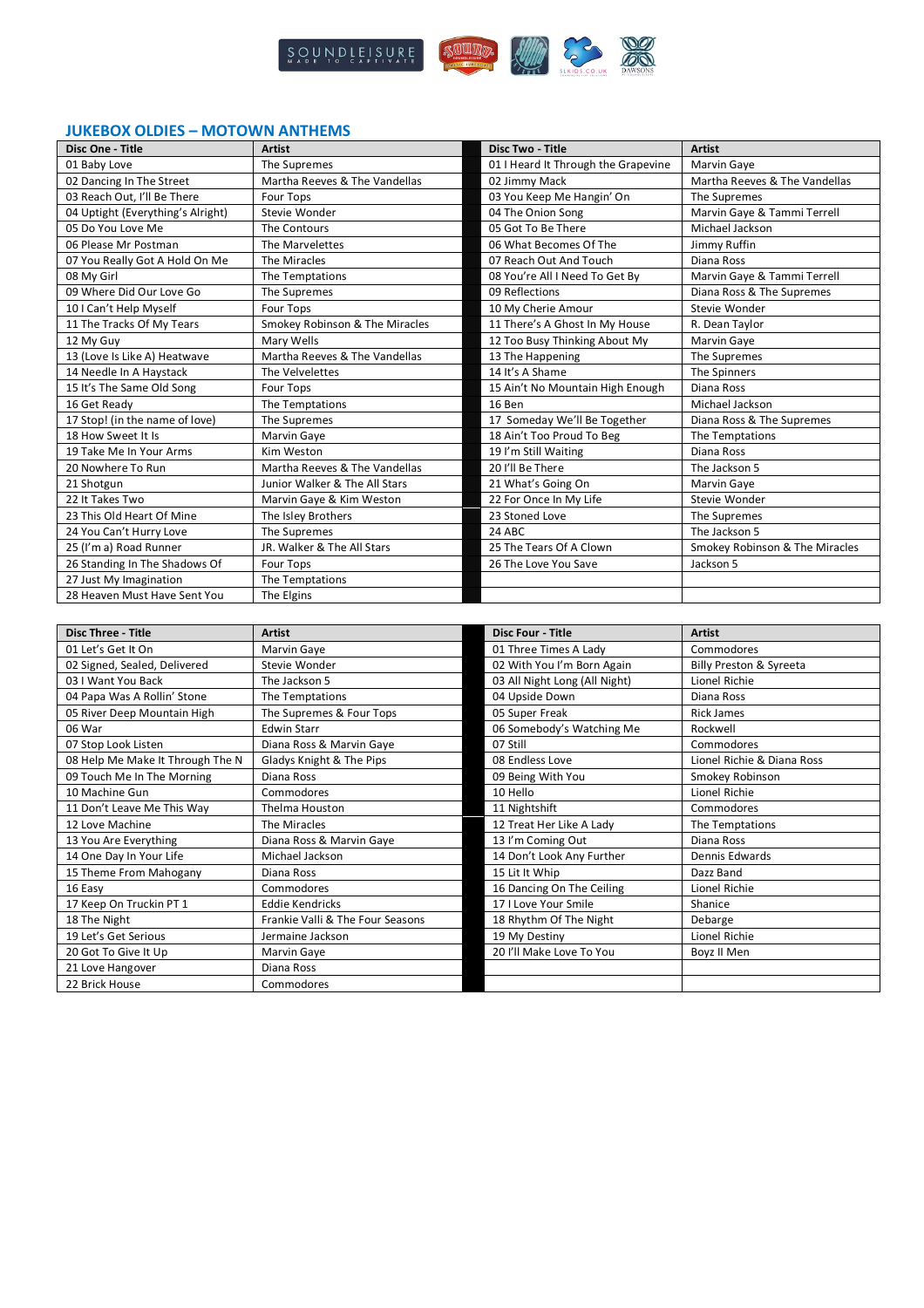

### **JUKEBOX OLDIES – Rock Jukebox**

| Disc One - Title               | <b>Artist</b>           | <b>Disc Two - Title</b>       | <b>Artist</b>            |
|--------------------------------|-------------------------|-------------------------------|--------------------------|
| 01 Don't Stop Believin'        | Journey                 | 01 The Final Countdown        | Europe                   |
| 02 More Than A Feeling         | Boston                  | 02 Bat Out Of Hell            | Meat Loaf                |
| 03 Eye Of The Tiger            | Survivor                | 03 Breaking The Law           | <b>Judas Priest</b>      |
| 04 (Don't Fear) The Reaper     | <b>Blue Oyster Cult</b> | 04 Danger Zone                | Kenny Loggins            |
| 05 Piece Of My Heart           | <b>Big Brother</b>      | 05 Message In A Bottle        | Gillian                  |
| 06 Walk On The Wild Side       | Lou Reed                | 06 Poison                     | Alice Cooper             |
| 07 All The Young Dudes         | Mott The Hoople         | 07 Mighty Wings               | Cheap Trick              |
| 08 God Gave Rock & Roll To You | Argent                  | 08 Take It On The Run         | REO Speedwagon           |
| 09 Dogs Of War                 | Saxon                   | 09 Beginning Of The End       | Status Quo               |
| 10 Because The Night           | Patti Smith             | 10 The Battle Rages On        | Deep Purple              |
| 11 Leave A Light On            | Belinda Carisle         | 11 Burnin' For You            | <b>Blue Oyster Cult</b>  |
| 12 Walk This Way               | Run-DMC & Aerosmith     | 12 You're The Voice           | John Farnham             |
| 13 Broken Wings                | Mr Mister               | 13 Kyrie                      | Mr Mister                |
| 14 Summer In The City          | The Lovin' Spoonful     | 14 Hold On Baby               | J J Cale                 |
| 15 Africa                      | Toto                    | 15 Rock 'N Me                 | The Steve Miller Band    |
| 16 Making Love Out Of Nothing  | Air Supply              | 16 Call On Me                 | <b>Captain Beefheart</b> |
| 17 Dust In The Wind            | Kansas                  | 17 No Time                    | The Guess Who            |
| 18 Fantasy                     | Aldo Nova               | 18 Jessie's Girl              | <b>Rick Springfield</b>  |
| 19 Soul Sacrifice              | Santana                 | 19 Johnny B Goode             | Johnny Winter            |
| 20 Albatross                   | Fleetwood Mac           | 201 Think I Love You Too Much | Jeff Healey              |

| <b>Disc Three - Title</b>       | <b>Artist</b>             |
|---------------------------------|---------------------------|
| 01 Black Magic Woman            | Fleetwood Mac             |
| 02 Little Wing                  | Stevie Ray Vaughan        |
| 03 She's Not There              | Santana                   |
| 04 Turtle Blues                 | <b>Big Brother</b>        |
| 05 Cause We've Ended As Lovers  | <b>Jeff Beck</b>          |
| 06 Nantucket Sleighride         | Mountain                  |
| 07 Eight Miles High             | <b>Byrds</b>              |
| 08 American Woman               | The Guess Who             |
| 09 Rock And Roll Band           | Crazy Horse               |
| 10 While My Guitar Gently Weeps | Jeff Healey               |
| 11 Sure 'Nuff 'N' Yes, I Do     | Captain BeefHeart         |
| 12 Wild Child                   | Lou Reed                  |
| 13 Fly Like An Eagle            | The Steve Miller Band     |
| 14 Hazy Shade Of Winter         | The Bangles               |
| 15 The Witch Queen Of New       | Redbone                   |
| Orleans                         |                           |
| 16 Alright                      | Status Quo                |
| 17 Hold Your Head Up            | Argent                    |
| 18 Free Ride                    | <b>Edgar Winter Group</b> |
| 19 Race With The Devil          | The Gun                   |
| 20 Raw Power                    | Iggy & The Stooges        |

| <b>Disc Four - Title</b>        | <b>Artist</b>        | <b>Disc Five - Title</b>        | <b>Artist</b>          |
|---------------------------------|----------------------|---------------------------------|------------------------|
| 01 King Of Dreams               | Deep Purple          | 01 Rosanna                      | Toto                   |
| 02 Rock The Night               | Europe               | 02 American Heartbeat           | Survivor               |
| 03 Wasted In America            | Love/Hate            | 03 Let It All Out               | Ram Jam                |
| 04 Search & Destroy             | Iggy & The Stooges   | 04 Mutually Assured Destruction | Gillian                |
| 05 Living After Midnight        | Judas Priest         | 05 Another Girl, Another Planet | The Only Ones          |
| 06 Solid Ball Of Rock           | Saxon                | 06 I Don't Want Nobody          | Randy California       |
| 07 Black Betty                  | Ram Jam              | 07 Gloria                       | Patti Smith            |
| 08 You Took The Words Right Out | Meat Loaf            | 08 I Drove All Night            | Cyndi Lauper           |
| 09 Peace Of Mind                | Boston               | 09 All Out Of Love              | Air Supply             |
| 10 Any Way You Want It          | Journey              | 10 Summer Rain                  | Belinda Carlisle       |
| 11 When I See You Smile         | <b>Bad English</b>   | 11 Crash                        | The Primitives         |
| 12 Don't Fight It               | Kenny Loggins        | 12 I Want You To Want Me        | Cheap Trick            |
| 13 Carry On Wayward Son         | Kansas               | 13 Heaven                       | The Psychedelic Furs   |
| 14 Keep On Loving You           | REO Speedwagon       | 14 Don't Talk To Strangers      | Rick Springfield       |
| 15 Rock & Roll Dreams Come      | Jim Steinman         | 15 Frankenstein                 | The Edgar Winter Group |
| Through                         |                      |                                 |                        |
| 16 Cuddly Toy                   | Roachford            | 16 Low Down Dirty Mean          | Allman Brothers Band   |
| 17 Pretty In Pink               | The Psychedelic Furs | 17 Burlesque                    | Family                 |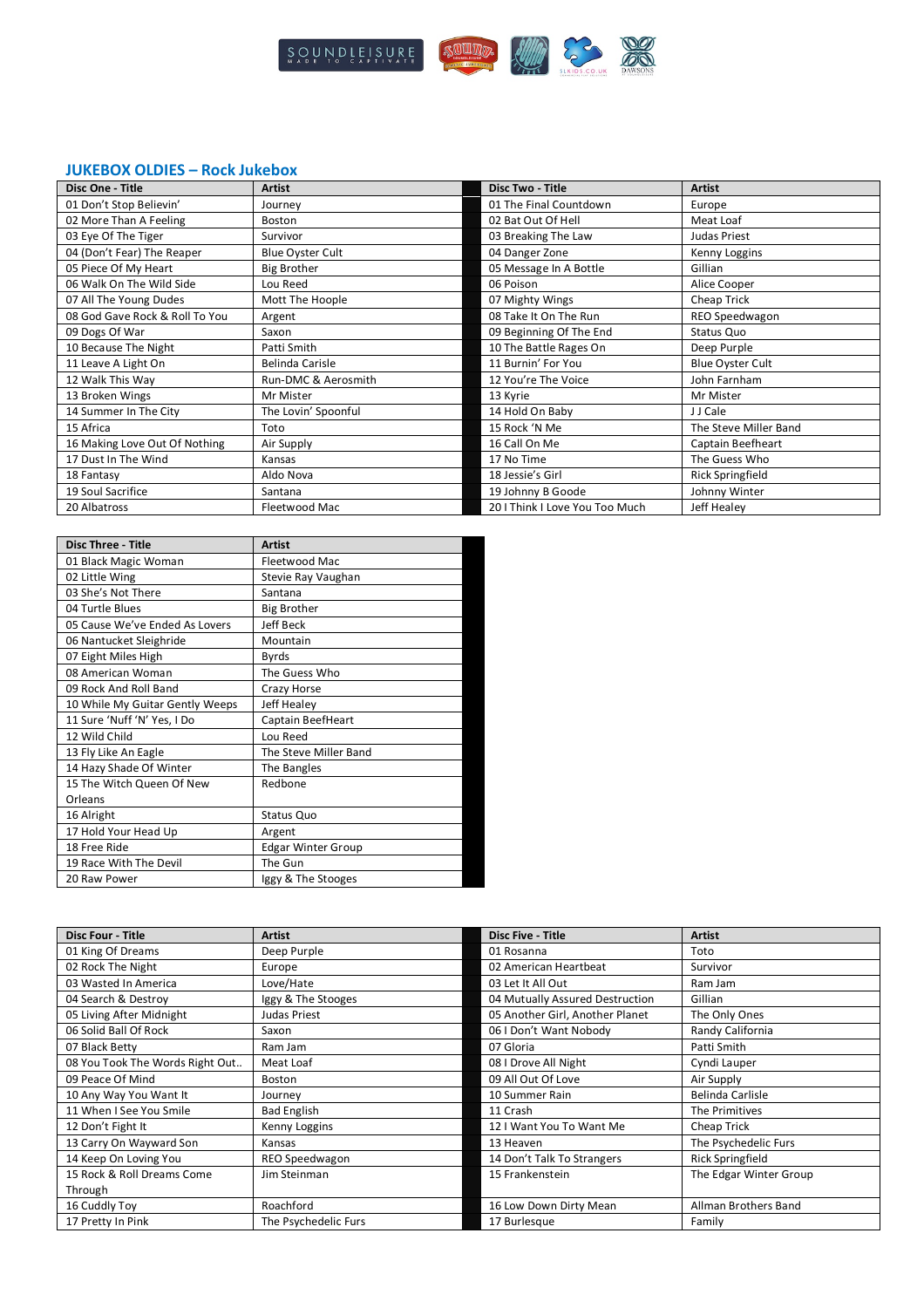

| 18 Lean On Me             | <b>Cale</b> | 18 Goin' Back           | The Byrds |
|---------------------------|-------------|-------------------------|-----------|
| 19 Once Bitten. Twice Shy | lan Hunter  | 19 Family Man           | Roachford |
| 20 In My Own Time         | Familv      | 20 Come & Get Your Love | Redbone   |

#### **JUKEBOX OLDIES – ELVIS PRESLEY- THE GREATEST**

| Disc One - Title                 | <b>Artist</b>        | Disc Two - Title                      | <b>Artist</b>        |
|----------------------------------|----------------------|---------------------------------------|----------------------|
| 01 Jailhouse Rock                | <b>Elvis Presley</b> | 01 (Let Me Be Your) Teddy Bear        | <b>Elvis Presley</b> |
| 02 All Shook Up                  | <b>Elvis Presley</b> | 02 A Mess Of Blues                    | <b>Elvis Presley</b> |
| 03 Blue Suede Shoes              | <b>Elvis Presley</b> | 03 Blue Moon Of Kentucky              | <b>Elvis Presley</b> |
| 04 Hound Dog                     | <b>Elvis Presley</b> | 04 Good Rockin'Tonight                | <b>Elvis Presley</b> |
| 05 Heartbreak Hotel              | <b>Elvis Presley</b> | 05 Fever                              | <b>Elvis Presley</b> |
| 06 Don't Be Cruel                | <b>Elvis Presley</b> | 06 Got A Lot'O Livin'To Do            | <b>Elvis Presley</b> |
| 07 Return To Sender              | <b>Elvis Presley</b> | 07 Ready Teddy                        | <b>Elvis Presley</b> |
| 08 The Girl Of My Best Friend    | <b>Elvis Presley</b> | 08 Wooden Heart                       | <b>Elvis Presley</b> |
| 09 Little Sister                 | <b>Elvis Presley</b> | 09 A Big Hunk O'Love                  | <b>Elvis Presley</b> |
| 10 Love Me Tender                | <b>Elvis Presley</b> | 10 (Now And Then There's) A Fool      | <b>Elvis Presley</b> |
|                                  |                      | Such As I                             |                      |
| 11 Treat Me Nice                 | <b>Elvis Presley</b> | 11Baby Let's Play House               | <b>Elvis Presley</b> |
| 12 (You're) So Square            | <b>Elvis Presley</b> | 12   Don't Care If The Sun Don't      | <b>Elvis Preslev</b> |
|                                  |                      | Shine                                 |                      |
| 13 Good Luck Charm               | <b>Elvis Presley</b> | 13 You're A Heartbreaker              | <b>Elvis Preslev</b> |
| 14 I Got Stung                   | <b>Elvis Presley</b> | 14 She's Not You                      | <b>Elvis Presley</b> |
| 15 Are You Lonesome Tonight?     | <b>Elvis Preslev</b> | 15 Loving You                         | <b>Elvis Preslev</b> |
| 16 (Marie's The Name)            | <b>Elvis Presley</b> | 16 Don't                              | <b>Elvis Presley</b> |
| 17   Slipped, I Stumbled, I Fell | <b>Elvis Presley</b> | 17   Got A Woman                      | <b>Elvis Presley</b> |
| 18 King Creole                   | <b>Elvis Presley</b> | 18 I'm Left, You're Right, She's Gone | <b>Elvis Presley</b> |
| 19 Hard Headed Woman             | <b>Elvis Presley</b> | 19 Too Much                           | <b>Elvis Presley</b> |
| 20 Suspicion                     | <b>Elvis Presley</b> | 20 I Want You, I Need You, I Love     | <b>Elvis Presley</b> |
|                                  |                      | You                                   |                      |
| 21 Mean Woman Blues              | <b>Elvis Presley</b> | 21 One Night                          | <b>Elvis Presley</b> |
| 22 Trouble                       | <b>Elvis Presley</b> | 22 Your Cheating Heart                | <b>Elvis Presley</b> |
| 23 My Baby Left Me               | <b>Elvis Presley</b> | 23 I Forgot To Remember To Forget     | <b>Elvis Presley</b> |
| 24 Mystery Train                 | <b>Elvis Presley</b> | 24 Wear My Ring Around Your Neck      | <b>Elvis Presley</b> |
| 25 That's All Right              | <b>Elvis Presley</b> | 25 It's Now Or Never                  | <b>Elvis Presley</b> |

| Disc Three - Title            | <b>Artist</b>        |
|-------------------------------|----------------------|
| 01 Paralyzed                  | <b>Elvis Presley</b> |
| 02 Crawfish                   | <b>Elvis Presley</b> |
| 03 I Need Your Love Tonight   | <b>Elvis Presley</b> |
| 04 Love Me                    | <b>Elvis Presley</b> |
| 05 Blue Moon                  | <b>Elvis Presley</b> |
| 06 Long Tall Sally            | <b>Elvis Presley</b> |
| 07 Rip It Up                  | <b>Elvis Presley</b> |
| 08 Tutti Frutti               | <b>Elvis Presley</b> |
| 09 Shake Rattle & Roll        | <b>Elvis Presley</b> |
| 10 Blueberry Hill             | <b>Elvis Presley</b> |
| 11 Lawdy Miss Clawdy          | <b>Elvis Preslev</b> |
| 12 Money Honey                | <b>Elvis Presley</b> |
| 13 Stuck On You               | <b>Elvis Presley</b> |
| 14   Feel So Bad              | <b>Elvis Presley</b> |
| 15 True Love                  | <b>Elvis Presley</b> |
| 16 Such On You                | <b>Elvis Presley</b> |
| 17 Poor Boy                   | <b>Elvis Presley</b> |
| 18   Need You So              | <b>Elvis Presley</b> |
| 19 Surrender                  | <b>Elvis Presley</b> |
| 20 Rock-A-Hula Baby           | <b>Elvis Presley</b> |
| 21 Blue Hawaii                | <b>Elvis Presley</b> |
| 22 Girls! Girls! Girls!       | <b>Elvis Presley</b> |
| 23 G.I. Blues                 | <b>Elvis Presley</b> |
| 24 Flaming Star               | <b>Elvis Presley</b> |
| 25 Can't Help Falling In Love | <b>Elvis Presley</b> |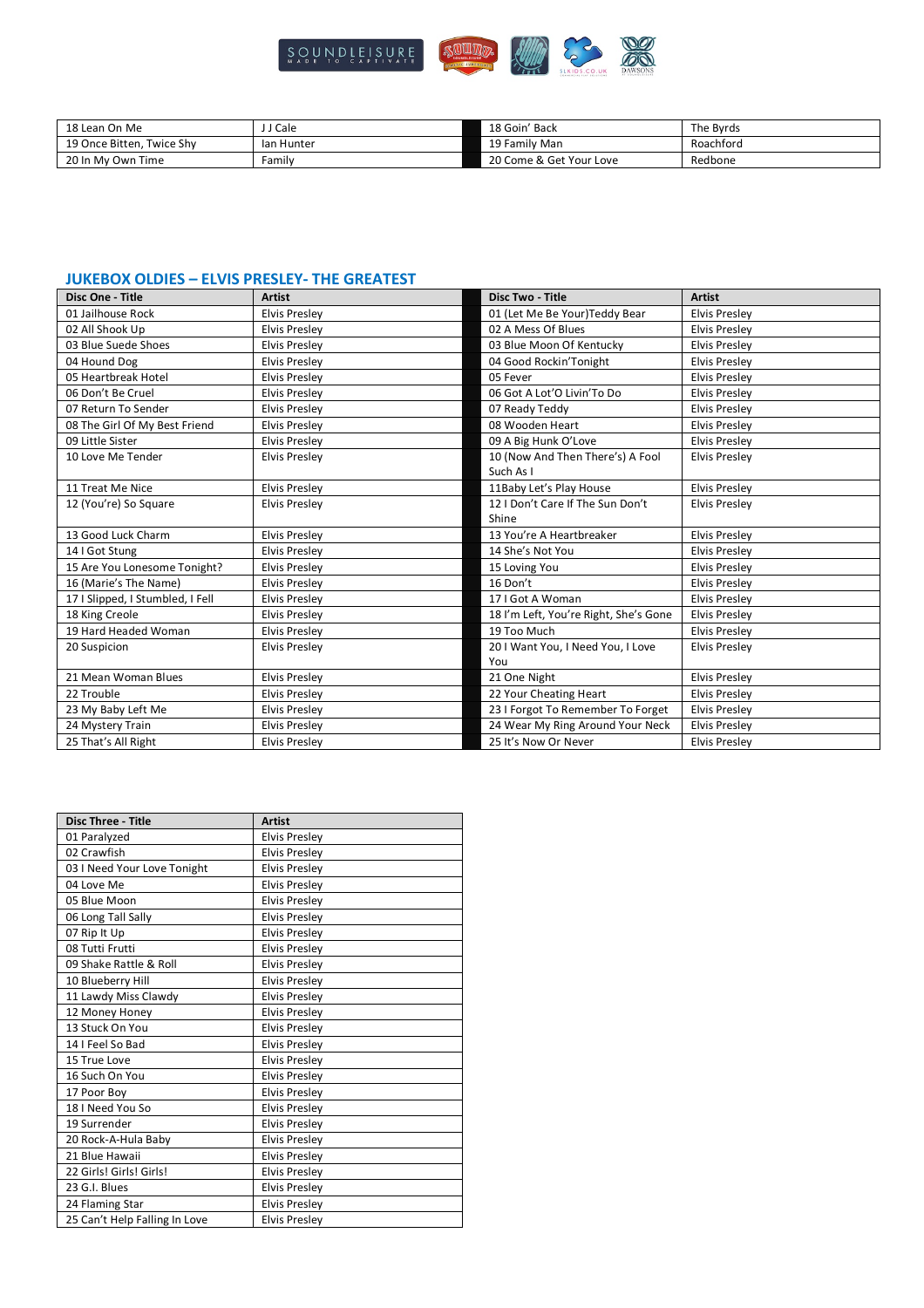

#### **JUKEBOX OLDIES – 100 HITS AMERICAN SONGBOOK**

| Disc One - Title              | <b>Artist</b>           | <b>Disc Two - Title</b>           | <b>Artist</b>         |
|-------------------------------|-------------------------|-----------------------------------|-----------------------|
| 01   Get A Kick Out Of You    | <b>Frank Sinatra</b>    | 01 Manhattan                      | Ella Fitzgerald       |
| 02 Ev'ry Time We Say Goodbye  | Ella Fitzgerald         | 02 The Folks Who Live on the Hill | Peggy Lee             |
| 03 Fever                      | Peggy Lee               | 03 Makin' Whoopee                 | Louis Armstrong       |
| 04 Lullaby Of Broadway        | Tony Bennett            | 04 Sophisticated Lady             | <b>Billie Holiday</b> |
| 05 Blue Moon                  | <b>Billie Eckstine</b>  | 05 Taking A Chance On Love        | <b>Frank Sinatra</b>  |
| 06 It Had To Be You           | Doris Day               | 06 Stardust                       | Nat King Cole         |
| 07 Crazy She Calls Me         | Nat King Cole           | 07 Stormy Weather                 | Shirley Bassey        |
| 08 Just One Of Those Things   | Anita O' Day            | 08 Lulu's Back In Town            | Mel Torme             |
| 09 The Man I Love             | Sarah Vaughan           | 09 Love Me Or Leave Me            | Lena Horne            |
| 10 That Old Black Magic       | Sammy Davis, Jr.        | 10 Them There Eyes                | <b>Billie Holiday</b> |
| 11 A Kiss To Build A Dream On | Louis Armstrong         | 11 Smoke Gets In Your Eyes        | <b>Billy Eckstine</b> |
| 12 My Funny Valentine         | Chet Baker              | 12   Hear music                   | <b>Blossom Dearie</b> |
| 13 You'll Never Know          | <b>Rosemary Clooney</b> | 13 How High the Moon              | Sarah Vaughan         |
| 14 Smile                      | Nat King Cole           | 14 Where Or When                  | Ella Fitzgerald       |
| 15 Please Be Mind             | Peggy Lee               | 15 Misty                          | Johnny Mathis         |
| 16 Time after Time            | Margaret Whiting        | 16 Something's Gotta Give         | Sammy Davis, Jr.      |
| 17 Night and Day              | <b>Fred Astaire</b>     | 17 I'll Take Romance              | June Christy          |
| 18 It's Easy To Remember      | <b>Billie Holiday</b>   | 18 I'll Be Around                 | <b>Billie Holiday</b> |
| 19 What A Difference a Day    | Dinah Washington        | 19 Fools Rush In                  | Keely Smith           |
| 20 Someone To Watch Over Me   | Ella Fitzgerald         | 20 What is This thing Called Love | Anita O' Day          |

| <b>Disc Three - Title</b>       | <b>Artist</b>         | <b>Disc Four - Title</b>        | <b>Artist</b>        |
|---------------------------------|-----------------------|---------------------------------|----------------------|
| 01 Just In Time                 | <b>Tony Bennett</b>   | 01 Come Fly With Me             | <b>Frank Sinatra</b> |
| 02 Lover                        | Peggy Lee             | 02 Let's Fall In Love           | Ella Fizgerald       |
| 03 S'Wouderful                  | Julie London          | 03 Moonlight in Vermont         | Margaret Whiting     |
| 04 There Will Never Be Another  | Chet Baker            | 04 Passing Strangers            | Sarah Vaughan        |
| 05 The Nearness Of You          | Sarah Vaughan         | 05 When You're Smiling          | Louis Armstrong      |
| 06 Love is Here to Stay         | Carmen McRae          | 06 Hernando's Hideaway          | Doris Day            |
| 07 Just One More Chance         | Dean Martin           | 07   Concentrate on You         | Dinah Washington     |
| 08 Bewitched                    | Doris Day             | 08 Nevertheless                 | <b>Frankie Laine</b> |
| 09 Old Devil Moon               | <b>Frank Sinatra</b>  | 09 The Twelfth of Never         | Johnny Mathis        |
| 10 I've Got My Love To Keep Me  | Ella Fitzgerald       | 10 Around the World             | <b>Bing Crosby</b>   |
| 11 Baby, Its Cold Outside       | Sammy Davis, Jr.      | 11 Tenderly                     | Rosemary Clooney     |
| 12 Laura                        | Nat King Cole         | 12 Let Me Go, Lover             | Dean Martin          |
| 13 More Than You Know           | <b>Blossom Dearie</b> | 13 On The Street Where You Live | Vic Damone           |
| 14 My Heart Stood Still         | Margaret Whiting      | 14 Young at Heart               | Frank Sinatra        |
| 15 These Foolish Things         | Sammy Davis, Jr.      | 15 For Sentimental Reasons      | Nat King Cole        |
| 16 The Man That Got Away        | <b>Judy Garland</b>   | 16 But Not For Me               | Chet Baker           |
| 17 That Old Feeling             | Mel Torme             | 17 Thanks For The Memory        | Ella Fitzgerald      |
| 18 The Night We Called It A Day | June Christy          | 18 They can't take that away    | <b>Fred Astaire</b>  |
| 19 A Fine Romance               | Louis Armstrong       | 19 Deep Purple                  | Dinah Shore          |
| 20 The Lady Is A Tramp          | <b>Frank Sinatra</b>  | 20 Well! Did You Evah!          | <b>Bing Crosby</b>   |

| <b>Disc Five - Title</b>          | <b>Artist</b>           |
|-----------------------------------|-------------------------|
| 01 I've Got You Under My Skin     | Frank Sinatra           |
| 02   Apologize                    | <b>Billy Eckstine</b>   |
| 03 Hey There!                     | <b>Rosemary Clooney</b> |
| 04 Love Doesn't Live Here         | June Christy            |
| 05 Unforgettable                  | Nat King Cole           |
| 06 All Of You                     | Sammy Davis, Jr.        |
| 07 A Foggy Day (in London Town)   | Sarah Vaughan           |
| 08 Somebody Loves Me              | Peggy Lee               |
| 09 For All We Know                | <b>Billie Holiday</b>   |
| 10 Let's face The Music And Dance | Ella Fitzgerald         |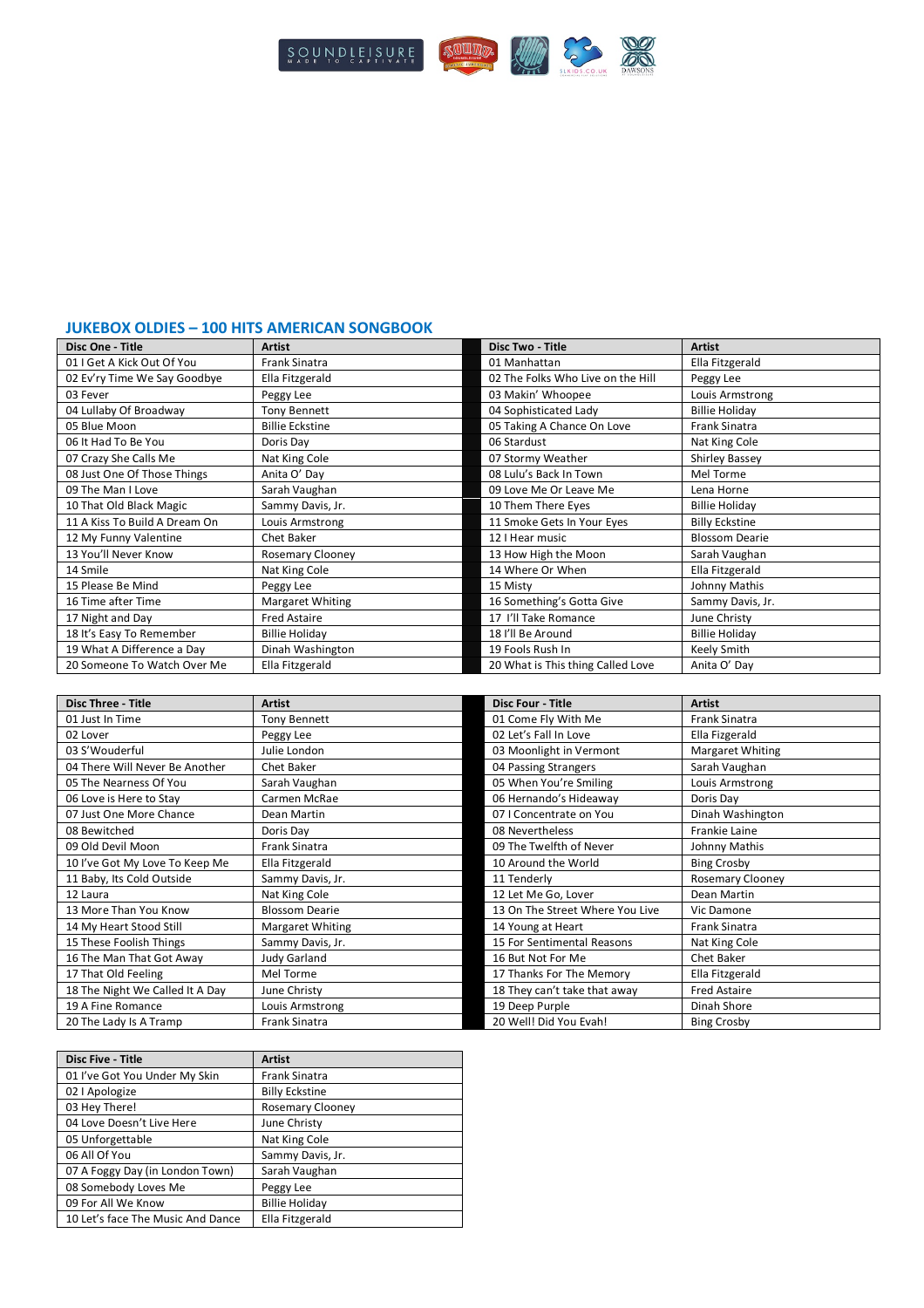

| 11 You Belong To Me          | Dean Martin             |
|------------------------------|-------------------------|
| 12 Some Enchanted Evening    | Jo Stafford             |
| 13   Only Have Eyes For You  | Doris Day               |
| 14 Begin the Beguine         | <b>Frank Sinatra</b>    |
| 15   Could Write A Book      | <b>Margaret Whiting</b> |
| 16 You Go to My Head         | Keely Smith             |
| 17 Some of These Days        | <b>Bobby Darin</b>      |
| 18   Can't give You Anything | L Armstrong             |
| 19 Summertime                | Ella Fitzgerald         |
| 20 One for my Baby           | <b>Frank Sinatra</b>    |

## **JUKEBOX OLDIES – 100 HITS PEACE & LOVE**

| Disc One - Title                  | <b>Artist</b>                     | <b>Disc Two - Title</b>    | <b>Artist</b>         |
|-----------------------------------|-----------------------------------|----------------------------|-----------------------|
| 01 Aquarius / Let The Sunshine In | The Fifth Dimension               | 01 Piece Of My Heart       | <b>Big Brother</b>    |
| 02 Summertime                     | Big Brother & The Holding Company | 02 Volunteers              | Jefferson Airplane    |
| 03 White Rabbit                   | Jefferson Airplane                | 03 Sure 'Nuff 'N Yes, I Do | Captain Beefheart     |
| 04 Black Magic Woman              | Fleetwood Mac                     | 04 Soul Sacrifice          | Santana               |
| 05 San Francisco                  | Scott McKenzie                    | 05 Weekend Love            | Chicken Shack         |
| 06 Turn! Turn! Turn!              | The Byrds                         | 06 Sunny                   | The Electric Flag     |
| 07 Ain't Got No / I Got Life      | Nina Simone                       | 07 Leaving Trunk           | Taj Mahal             |
| 08 Wild Child                     | Lou Reed                          | 08 Ride Into The Sun       | Lou Reed              |
| 09 My World Fell Down             | Sagittarius                       | 09 Magnolias               | <b>Stone Country</b>  |
| 10 Loving, Sacred Loving          | End                               | 10 American Woman          | The Guess Who         |
| 11 Happenings Ten Years Time Ago  | The Yardbirds                     | 11 Race With The Devil     | The Gun               |
| 12 Steppin' Out                   | Paul Revere & The Raiders         | 12 Gimme Good Lovin'       | Crazy Elephant        |
| 13 Fever                          | The McCoys                        | 13 She Digs My Love        | Sir Douglas Quintet   |
| 14 Hush                           | <b>Billy Joe Royal</b>            | 14 Bring The Boys Home     | Freda Payne           |
| 15 Dear Delilah                   | Grapefruit                        | 15 Time Has Come Today     | The Chambers Brothers |
| 16 Turn Down Day                  | The Cyrkle                        | 16 Summer In The City      | The Lovin' Spoonful   |
| 17 Tom Tom                        | The Creation                      | 17 Beautiful People        | Melanie (2)           |
| 18 Sun Come Up                    | Jim Croce                         | 18 Mr. Zero                | Keith Relf            |
| 19 It Ain't Me Babe               | Johnny Cash                       | 19 Albert's Shuffle        | Al Kooper             |
| 20 Hey Jude                       | José Feliciano                    | 20 In The Year 2525        | Zager & Evans         |

| <b>Disc Three - Title</b>        | <b>Artist</b>             | <b>Disc Four - Title</b>        | <b>Artist</b>                |
|----------------------------------|---------------------------|---------------------------------|------------------------------|
| 01 The Letter                    | <b>Box Tops</b>           | 01 To Love Somebody             | Nina Simone                  |
| 02 Over, Under, Sideways         | The Yardbirds             | 02 Aquarius                     | Honey Cone                   |
| 03 Kicks                         | Paul Revere & The Raiders | 03 Me And Bobby McGee           | Janis Joplin                 |
| 04 Little Girl                   | Syndicate Of Sound        | 04 You've Made Me So Very Happy | Blood, Sweat And Tears       |
| 05 Don't Look Back               | The Remains               | 05 The Rains Came               | Sir Douglas Quintet          |
| 06 Woman You're Breaking Me      | The Groop                 | 06 Don't Throw Your Love Away   | <b>Searchers</b>             |
| 07 She's About A Mover           | Sir Douglas Quintet       | 07 Cry Like A Baby              | Box Tops                     |
| 08 Rocking Pneumonia             | The Flamin' Groovies      | 08 Ain't That Her               | The Remains                  |
| 09 Hare Krishna                  | <b>Ruth Copeland</b>      | 09 Laughing                     | The Guess Who                |
| 10 Painter Man                   | The Creation              | 10 I Would Give The World       | The Rokes                    |
| 11 I Got A Line On You           | Spirit                    | 11 Shades Of Orange             | End $(2)$                    |
| 12 Zig Zag Wanderer              | Captain Beefheart         | 12 I'd Rather Go Blind          | Chicken Shack                |
| 13 Head In The Clouds            | The Gun                   | 13 Captain Of Your Ship         | Reparata And The Delrons     |
| 14 Deep Water                    | Grapefruit                | 14 Girlie                       | The Peddlers                 |
| 15 Rainbow Valley                | The Love Affair           | 15 Young Girl                   | Gary Puckett & The Union Gap |
| 16 Rice Is Nice                  | The Lemon Pipers          | 16 Going To Bethel              | Route 17                     |
| 17 Balla Balla                   | The Rainbows              | 17 Angel Of The Morning         | Merrilee & The Turnabouts    |
| 18 Havah Nagila                  | The Spotnicks             | 18 Ruby Tuesday                 | Melanie (2)                  |
| 19 Don't Cry, No Fears, No Tears | The Cyrkle                | 19 She Sold Me Magic            | Lou Christie                 |
| 20 Village Dance                 | Ravi Shankar              | 20 I Want Candy                 | The Strangeloves             |

| <b>Disc Five - Title</b>  | <b>Artist</b>       |
|---------------------------|---------------------|
| 01 Everybody's Talkin'    | Harry Nilsson       |
| 02 Simple Song Of Freedom | <b>Tim Hardin</b>   |
| 03 Need Your Love So Bad  | Fleetwood Mac       |
| 04 Light My Fire          | José Feliciano      |
| 05 She's Not There        | Santana             |
| 06 Mr. Tambourine Man     | The Byrds           |
| 07 Daydream               | The Lovin' Spoonful |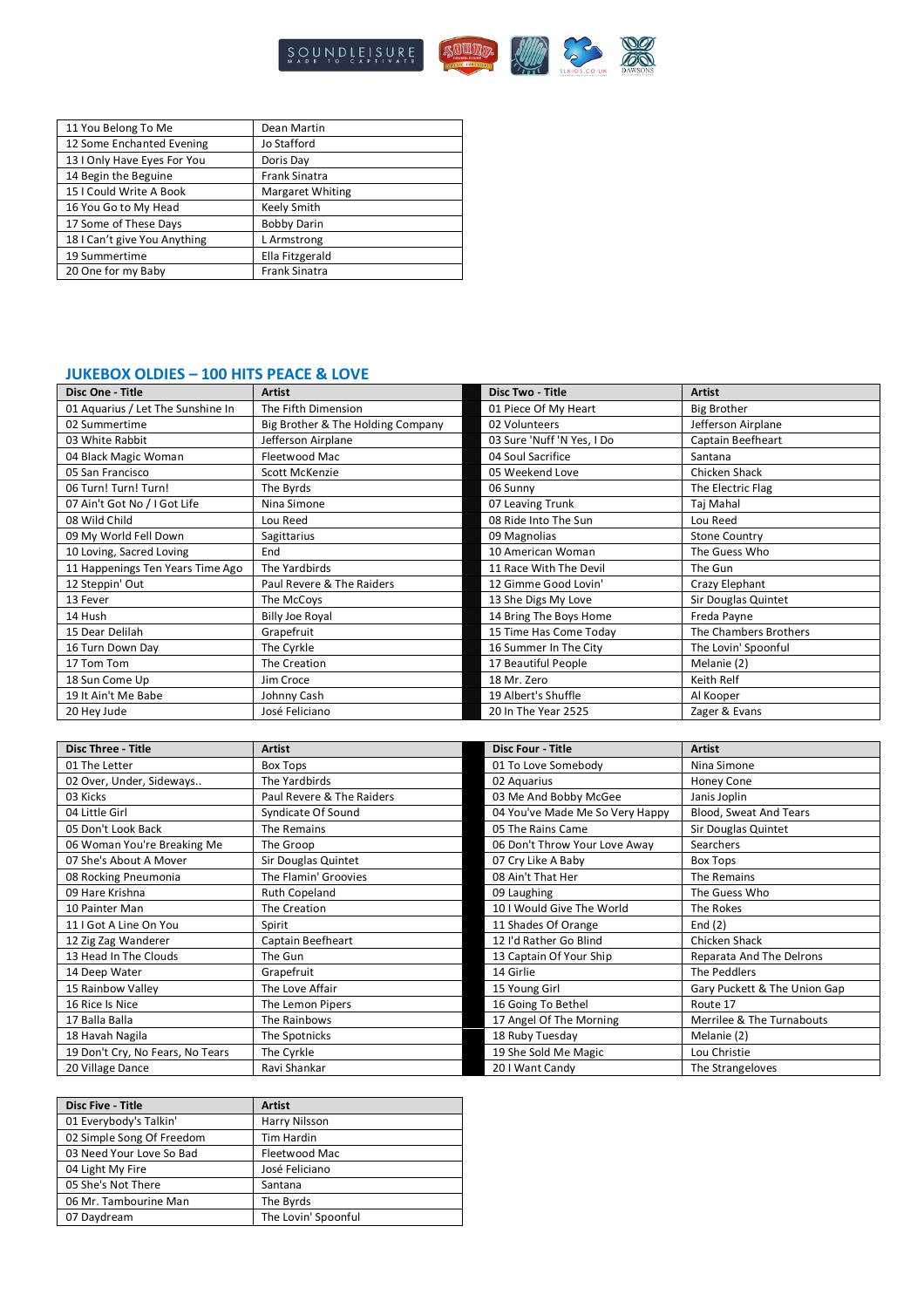

| 08 Time In A Bottle         | Jim Croce                     |
|-----------------------------|-------------------------------|
| 09 Quicksand                | The Youngbloods               |
| 10 Garden Of Eden           | New Riders Of The Purple Sage |
| 11 Seasons In The Sun       | <b>Terry Jacks</b>            |
| 12 If I Were A Carpenter    | <b>Bobby Darin</b>            |
| 13 Like An Old Time Movie   | Scott McKenzie                |
| 14 Sunday Morning Come Down | Kris Kristofferson            |
| 15 Get Together             | The Youngbloods               |
| 16 Making Time              | The Creation                  |
| 17 Love Psalm               | <b>Stone Country</b>          |
| 18 Green Tambourine         | The Lemon Pipers              |
| 19 When The Wind Arises     | The Rokes                     |
| 20 Glass                    | Sagittarius                   |

### **JUKEBOX OLDIES – POWER BALLADS**

| Disc One - Title                   | <b>Artist</b>           | <b>Disc Two - Title</b>          | <b>Artist</b>       |
|------------------------------------|-------------------------|----------------------------------|---------------------|
| 01 More Than A Feeling             | Boston                  | 01 Total Eclipse Of The Heart    | <b>Bonnie Tyler</b> |
| 02 The Final Countdown             | Europe (2)              | 02 The Power Of Love             | Jennifer Rush       |
| 03 (Don't Fear) The Reaper         | Blue Öyster Cult        | 03 We Want The Same Thing        | Belinda Carlisle    |
| 04 Africa                          | Toto                    | 04 Somebody To Love              | Jefferson Airplane  |
| 05   Can't Go For That (No Can Do) | Daryl Hall & John Oates | 05 Chains                        | Tina Arena          |
| 06 Making Love Out Of Nothing      | Air Supply              | 06 All By Myself                 | <b>Eric Carmen</b>  |
| 07 God Gave Rock And Roll To You   | Argent                  | 07 Time After Time               | Cyndi Lauper        |
| 08 Danger Zone                     | Kenny Loggins           | 08 Is This Love?                 | Alison Movet        |
| 09 Living For The City             | Gillan                  | 09 Damn, I Wish I Was Your Lover | Sophie B. Hawkins   |
| 10 You're The Voice                | John Farnham            | 10 Manic Monday                  | <b>Bangles</b>      |
| 11 Every Day Hurts                 | Sad Café                | 11 Toy Soldiers                  | Martika             |
| 12 Black Betty                     | Ram Jam                 | 12 American Heartbeat            | Survivor            |
| 13 Breaking The Law                | Judas Priest            | 13 I Want You To Want Me         | Cheap Trick         |
| 14 Poison                          | Alice Cooper (2)        | 14 Nothing's Gonna Stop Us Now   | Starship (2)        |
| 15 Cherry Pie                      | Warrant                 | 15 Because The Night             | Patti Smith Group   |
| 16 Carry On Wayward Son            | Kansas (2)              | 16 Two Princes                   | Spin Doctors        |
| 17 You Took The Words Right Out    | Meat Loaf               | 17 Broken Wings                  | Mr. Mister          |
| 18 Down Under                      | Men At Work             | 18 Fight For Ourselves           | Spandau Ballet      |
| 19 Dust To Gold                    | Status Quo              | 19 Barracuda                     | Heart               |
| 20 Quiet Life                      | Japan                   | 20 Saturday Gigs                 | Mott The Hoople     |

| <b>Disc Three - Title</b>      | <b>Artist</b>            | <b>Disc Four - Title</b>          | <b>Artist</b>           |
|--------------------------------|--------------------------|-----------------------------------|-------------------------|
| 01 Can't Fight This Feeling    | REO Speedwagon           | 01 Eye Of The Tiger               | Survivor                |
| 02 When Love Breaks Down       | Prefab Sprout            | 02 Burnin' For You                | Blue Öyster Cult        |
| 03 In The Name Of Love         | <b>Thompson Twins</b>    | 03 Hold Your Head Up              | Argent                  |
| 04 We Built This City          | Starship (2)             | 04 When I See You Smile           | <b>Bad English</b>      |
| 05 Rosanna                     | Toto                     | 05 Solid Ball Of Rock             | Saxon                   |
| 06 The Touch                   | Stan Bush                | 06 Keep On Loving You             | REO Speedwagon          |
| 07 Kyrie                       | Mr. Mister               | 07 Don't Talk To Strangers        | <b>Rick Springfield</b> |
| 08 All The Young Dudes         | Mott The Hoople          | 08 The Warrior                    | Scandal (4)             |
| 09 Hold Me Now                 | Johnny Logan             | 09 Heaven Is A Place On Earth     | Belinda Carlisle        |
| 10 Any Way You Want It         | Journey                  | 10 As I Lay Me Down               | Sophie Hawkins          |
| 11 Dust In The Wind            | Kansas (2)               | 11 Weak In The Presence Of Beauty | Alison Moyet            |
| 12 Who Can It Be Now?          | Men At Work              | 12 Holding Out For A Hero         | <b>Bonnie Tyler</b>     |
| 13 Meet Me Half Way            | Kenny Loggins            | 13   Drove All Night              | Cyndi Lauper            |
| 14 Jessie's Girl               | Rick Springfield         | 14 LoveThy Will Be Done           | Martika                 |
| 15 These Eyes                  | The Guess Who            | 15 Mutually Assured Destruction   | Gillan                  |
| 16 Satellite                   | The Hooters              | 16 Frankenstein                   | The Edgar Winter Group  |
| 17 Cuddly Toy                  | Roachford                | 17 Someone Told A Lie             | Steppenwolf             |
| 18 Rock The Night              | Europe (2)               | 18 Beginning Of The End           | Status Quo              |
| 19   Think   Love You Too Much | The Jeff Healey Band     | 19 Wherever You Will Go           | The Calling             |
| 20 Keeps Me Wondering Why      | <b>Steve Miller Band</b> | 20 Rock And Roll Dreams Come      | Jim Steinman            |

| <b>Disc Five - Title</b> | <b>Artist</b>           |
|--------------------------|-------------------------|
| 01 A Man I'll Never Be   | <b>Boston</b>           |
| 02 Mighty Wings          | Cheap Trick             |
| 03 Out Of Touch          | Daryl Hall & John Oates |
| 04 The Hipsters          | Deacon Blue             |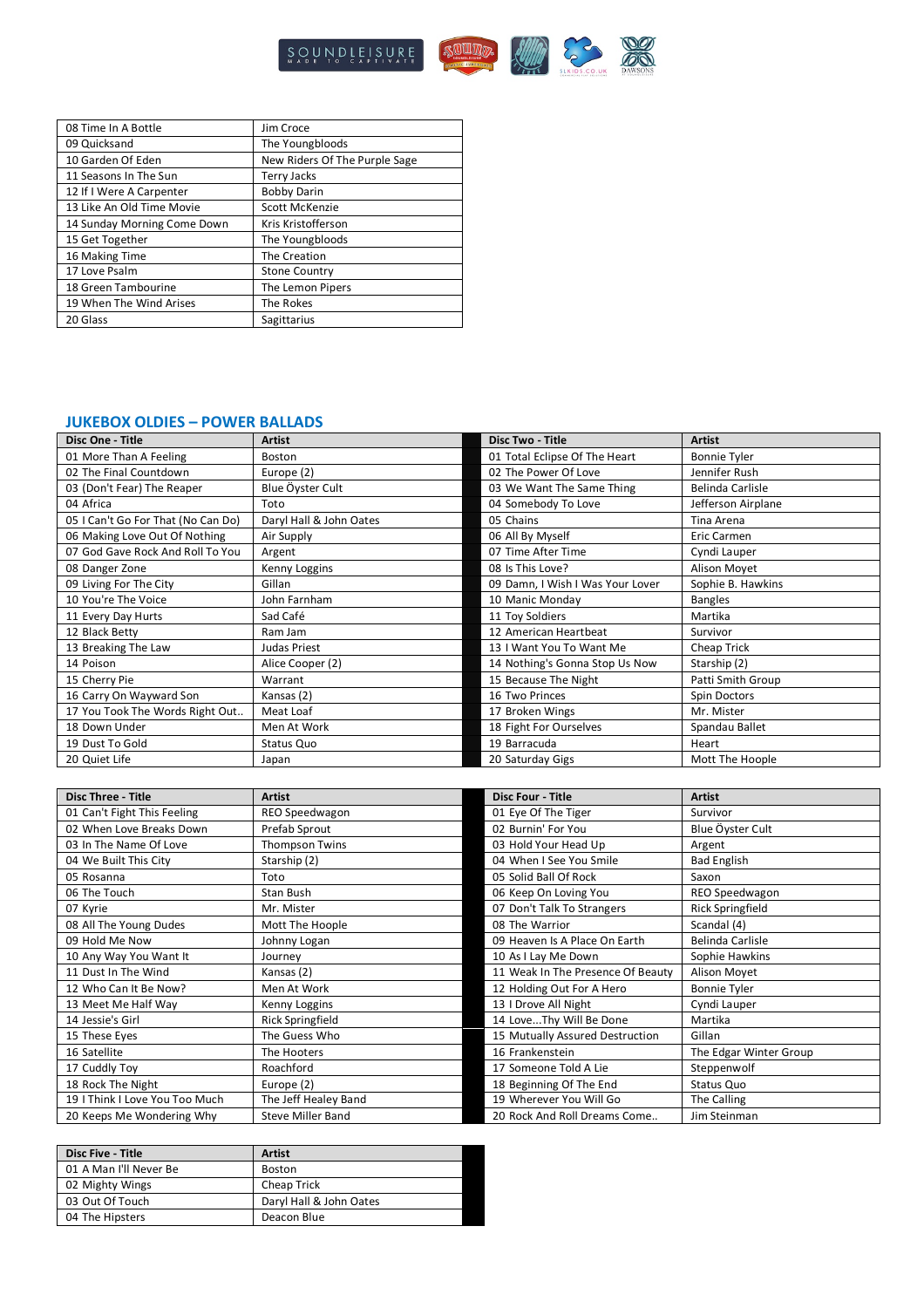

| 05 American Woman               | The Guess Who               |
|---------------------------------|-----------------------------|
| 06 I Get Weak                   | <b>Belinda Carlisle</b>     |
| 07 Hungry Eyes                  | Eric Carmen                 |
| 08 Without You                  | Harry Nilsson               |
| 09 How Am I Supposed To Live    | Michael Bolton              |
| 10 The Way It Is                | Bruce Hornsby And The Range |
| 11 All Out Of Love              | Air Supply                  |
| 12 New Orleans                  | lan Gillan                  |
| 13 Eye In The Sky               | The Alan Parsons Project    |
| 14 Eternal Flame                | <b>Bangles</b>              |
| 15 Our Lives                    | The Calling                 |
| 16 Runaway Train                | Soul Asylum (2)             |
| 17 Heart (Stop Beating In Time) | Leo Sayer                   |
| 18 Amazed                       | Lonestar (3)                |
| 19 My Oh My                     | Sad Café                    |
| 20 Albatross                    | Fleetwood Mac               |

#### **JUKEBOX OLDIES – 100 HITS BEST SOUL ALBUM**

| Disc One - Title               | <b>Artist</b>          | <b>Disc Two - Title</b>            | <b>Artist</b>            |
|--------------------------------|------------------------|------------------------------------|--------------------------|
| 01 Everyday People             | Sly & The Family Stone | 01 Love Really Hurts Without You   | <b>Billy Ocean</b>       |
| 02 Lady Marmalade              | LaBelle                | 02 Give Me Just A Little More Time | Chairmen Of The Board    |
| 03 Band Of Gold                | Freda Payne            | 03 Love Train                      | The O'Jays               |
| 04 Harvest For The World       | The Isley Brothers     | 04 I'm Doin' Fine Now              | New York City            |
| 05 To Love Somebody            | Nina Simone            | 05 Hold Back The Night             | The Trammps              |
| 06 Lovely Day                  | <b>Bill Withers</b>    | 06 Ms. Grace                       | The Tymes                |
| 07 Strawberry Letter 23        | Shuggie Otis           | 07 Kissin' In The Back Row Of The  | The Drifters             |
|                                |                        | <b>Movies</b>                      |                          |
| 08 Walk On By                  | Aretha Franklin        | 08 Ain't Got No/I Got Life         | Nina Simone              |
| 09 Me And Mrs. Jones           | <b>Billy Paul</b>      | 09 Year Of Decision                | The Three Degrees        |
| 10 Ready Or Not Here I Come    | The Delfonics          | 10 Deja Vu                         | Dionne Warwick           |
| 11 Mind Blowing Decisions      | Heatwave               | 11 If You Don't Know Me By Now     | <b>Harold Melvin</b>     |
| 12 Fantasy                     | Earth, Wind & Fire     | 12 Close The Door                  | <b>Teddy Pendergrass</b> |
| 13 Rich Girl                   | Daryl Hall             | 13 Don't I (Blow Your Mind This    | The Delfonics            |
|                                |                        | Time)                              |                          |
| 14 Enjoy Yourself              | The Jacksons           | 14 I'm Stone In Love With You      | Johnny Mathis            |
| 15 Play That Funky Music       | Wild Cherry            | 15 From His Woman To You           | Barbara Mason            |
| 16 Pick Up The Pieces          | Average White Band     | 16 Sweet Thang                     | Shuggie Otis             |
| 17 Jack And Jill               | Raydio                 | 17 You Make It Easy                | Labi Siffre              |
| 18 That's What Friends Are For | Deniece Williams       | 18 I Can See Clearly Now           | Johnny Nash              |
| 19 Brandy                      | The O'Jays             | 19 When You Get Right Down To It   | Ronnie Dyson             |
| 20 Best Thing That Ever        | Gladys Knight          | 20 Kiss And Say Goodbye            | Manhattans               |

| <b>Disc Three - Title</b>           | <b>Artist</b>            | <b>Disc Four - Title</b>          | <b>Artist</b>                        |
|-------------------------------------|--------------------------|-----------------------------------|--------------------------------------|
| 01 Ain't No Stoppin' Us Now         | McFadden & Whitehead     | 01 Piece Of My Heart              | Erma Franklin                        |
| 02 TSOP (The Sound Of               | <b>MFSB</b>              | 02 Get Down With It               | Little Richard                       |
| Philadelphia)                       |                          |                                   |                                      |
| 03 Show You The Way To Go           | The Jacksons             | 03 My Guy                         | Aretha Franklin                      |
| 04 When Will I See You Again        | The Three Degrees        | 04 Danglin' On A String           | Chairmen Of The Board                |
| 05   Don't Wanna Lose Your Love     | The Emotions             | 05 Soul Time                      | <b>Shirley Ellis</b>                 |
| 06 Smarty Pants                     | <b>First Choice</b>      | 06 Stick Up                       | Honey Cone                           |
| 07 Stop Me (If You've Heard It All) | <b>Billy Ocean</b>       | 07 Family Affair                  | Sly & The Family Stone               |
| 08 You Little Trustmaker            | The Tymes                | 08 Let 'Em In                     | <b>Billy Paul</b>                    |
| 09 I'm On Fire!!                    | 5000 Volts               | 09 Let's Clean Up The Ghetto      | Philadelphia International All Stars |
| 10 Was That All It Was              | Jean Carn                | 10 Home Is Where The Heart Is     | <b>Bobby Womack</b>                  |
| 11 Everybody Is A Star              | <b>Pointer Sisters</b>   | 11 Summer Breeze, Pt.1            | The Isley Brothers                   |
| 12 You Know How To Love Me          | Phyllis Hyman            | 12 You Are My Friend              | Patti LaBelle                        |
| 13 Ride A Wild Horse                | Dee Clark                | 13 The Way We Were                | Gladys Knight                        |
| 14 Do It Any Way Wanna              | People's Choice          | 14 I'm Your Puppet                | James & Bobby Purify                 |
| 15 Let's Groove                     | Archie Bell & The Drells | 15 Deeper And Deeper              | Freda Payne                          |
| 16 The Sweetest Pain                | Dexter Wansel            | 16 Swing Your Daddy               | Jim Gilstrap                         |
| 17 Personally                       | Jackie Moore             | 17 Down On The Beach Tonight      | The Drifters                         |
| 18 We Do It                         | R&J Stone                | 18 You'll Never Find Another Love | Lou Rawls                            |
| 19 Sara Smile                       | Daryl Hall & John Oates  | 19 Hurt                           | Manhattans                           |
| 20 Free                             | Deniece                  | 20 Ain't No Sunshine              | <b>Bill Withers</b>                  |

| <b>Disc Five - Title</b>   | Artist        |
|----------------------------|---------------|
| 01 Don't Leave Me This Way | Harold Melvin |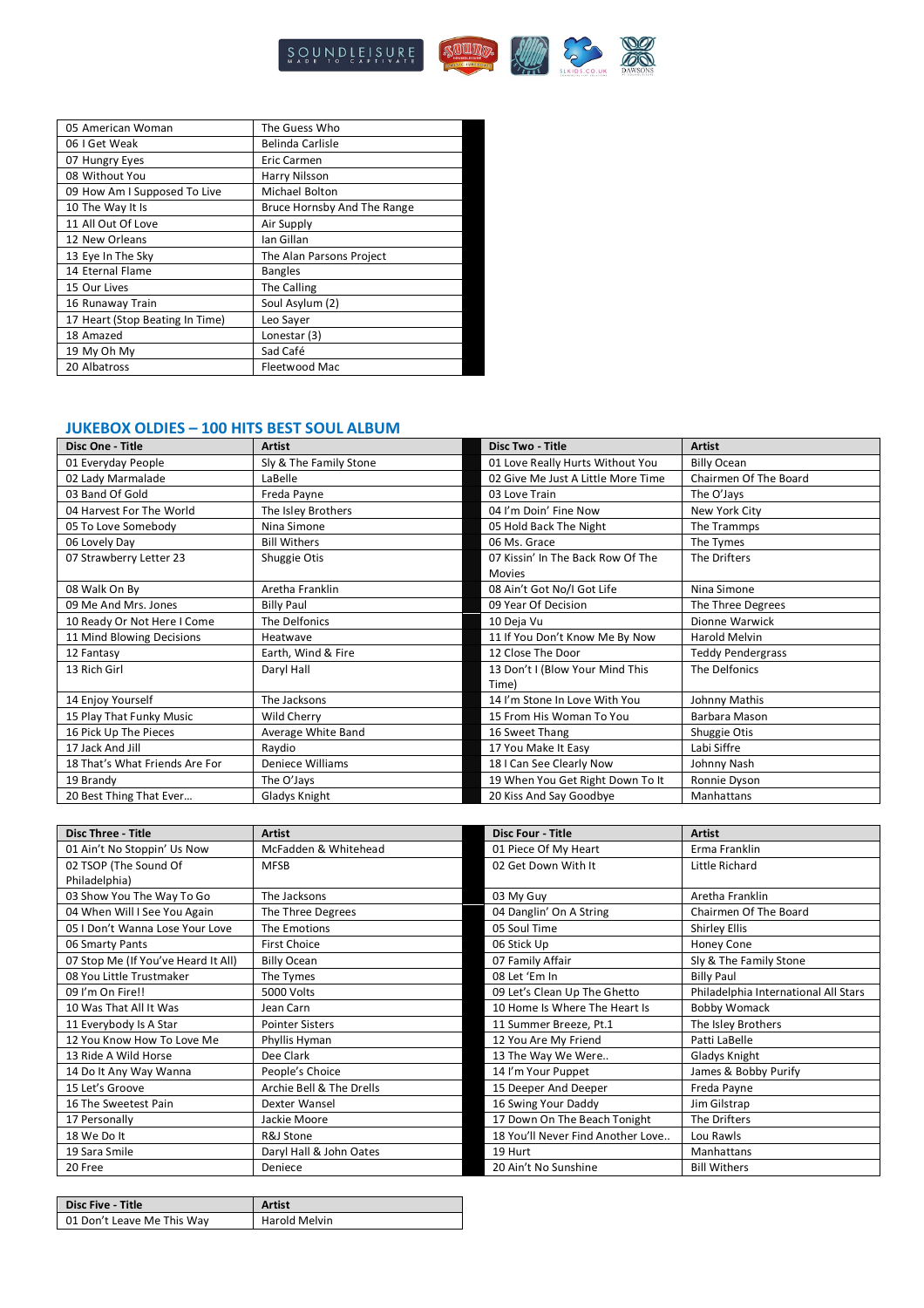

| 02 Best Of My Love                | The Emotions             |
|-----------------------------------|--------------------------|
| 03 Soul City Walk                 | Archie Bell & The Drells |
| 04 Rock The Boat                  | The Hues Corporation     |
| 05 Armed And Extremely            | <b>First Choice</b>      |
| Dangerous                         |                          |
| 06 Sexy                           | <b>MFSB</b>              |
| 07 Philly Jump                    | Instant Funk             |
| 08 Doctor Kiss Kiss               | 5000 Volts               |
| 09 Do You Want To Dance?          | McFadden & Whitehead     |
| 10 After The Love Has Gone        | Earth, Wind & Fire       |
| 11 Always And Forever             | Heatwave                 |
| 12 Fire                           | <b>Pointer Sisters</b>   |
| 13 High Wire                      | Linda Carr               |
| 14 Guilty                         | The Pearls               |
| 15 You Gonna Make Me Love         | The Jones Girls          |
| 16 She's A Winner                 | The Intruders            |
| 17 Lady Love                      | Lou Rawls                |
| 18 Too Much, Too Little, Too Late | Johnny Mathis            |
| 19 The Whole Town's Laughing      | <b>Teddy Pendergrass</b> |
| 20 I'll Never Love This Way Again | Dionne Warwick           |

#### **JUKEBOX OLDIES – 100 HITS DRIVETIME ANTHEMS**

| Disc One - Title               | <b>Artist</b>       | <b>Disc Two - Title</b>         | <b>Artist</b>                  |
|--------------------------------|---------------------|---------------------------------|--------------------------------|
| 01 The Final Countdown         | Europe              | 01 All The Young Dudes          | Mott The Hoople                |
| 02 Black Betty                 | Ram Jam             | 02 Hold Your Head Up            | Argent                         |
| 03 Hold The Line               | Toto                | 03 Dead Ringer For Love         | Cher, Meat Loaf                |
| 04 Walk This Way               | Run-Dmc             | 04 Hell Raiser                  | The Sweet                      |
| 05 Broken Wings                | Mr. Mister          | 05 20 <sup>th</sup> Century Boy | T.Rex                          |
| 06 Holding Out For A Hero      | <b>Bonnie Tyler</b> | 06 Frankenstein                 | The Edgar Winter Group         |
| 07 We Want The Same Thing      | Belinda Carlisle    | 07 Sweet Talkin' Woman          | <b>Electric Light</b>          |
| 08 Danger Zone                 | Kenny Loggins       | 08 Albatross                    | Fleetwood Mac                  |
| 09 Jessie's Girl               | Rick Springfield    | 09 (Don't Fear) The Reaper      | <b>Blue Oyster Cult</b>        |
| 10 Burning Heart               | Survivor            | 10   Think   Love You Too       | The Jeff Healey Band           |
| 11 Poison                      | Alice Cooper        | 11 Eye In The Sky               | The Alan Parsons Project       |
| 12 God Gave Rock & Roll To You | Argent              | 12 Lucretia Mac Evil            | <b>Blood Sweat &amp; Tears</b> |
| 13 American Woman              | The Guess Who       | 13 Piece Of My Heart            | <b>Big Brother</b>             |
| 14 Cherry Pie                  | Warrant             | 14 Zig Zag Wanderer             | Captain Beefheart              |
| 15 Need Your Love So Bad       | Fleetwood Mac       | 15 The Witch Queen              | Redbone                        |
| 16 Once Bitten, Twice Shy      | lan Hunter          | 16 East River                   | The Brecker Brothers           |
| 17 I want you to want me       | Cheap Trick         | 17 Runaway Boys                 | The Stray Cats                 |
| 18 Cheap Trick                 | <b>Boz Scaggs</b>   | 18 Solid Ball of Rock           | Saxon                          |
| 19 Take Me Down                | Alabama             | 19 New Orleans                  | Gillan                         |
| 20 The A - Team                | Mike Post           | 20 Burlesque                    | Family                         |

| <b>Disc Three - Title</b>       | <b>Artist</b>           | <b>Disc Four - Title</b>        | <b>Artist</b>      |
|---------------------------------|-------------------------|---------------------------------|--------------------|
| 01 Hush                         | Kula Shaker             | 01 Rock The Night               | Europe             |
| 02 Country Girl                 | <b>Primal Scream</b>    | 02 Footloose                    | Kenny Loggins      |
| 03 In The Morning               | The Coral               | 03 Kyrie                        | Mr. Mister         |
| 04 Place Your Hands             | Reef                    | 04 Hey Stoopid                  | Alice Cooper       |
| 05 Trash                        | Suede                   | 05 I Love To Boogie             | T.Rex              |
| 06 Alive & Amplified            | The Mooney Suzuki       | 06 Who Can It Be Now?           | Men At Work        |
| 07 Wherever You Will Go         | The Calling             | 07 Apollo 9                     | Adam Ant           |
| 08   Drove All Night            | Cyndi Lauper            | 08 My Oh My                     | Sad Cafe           |
| 09 Runaway Horses               | Belinda Carlisle        | 09 Solace Of You                | Living Colour      |
| 10 Two Princes                  | Spin Doctors            | 10 Rock This Town               | The Stray Cats     |
| 11 Another Girl, Another Planet | The Only Ones           | 11 If You Want My Love          | Cheap Trick        |
| 12 Girl All The Bad Guys        | <b>Bowling For Soup</b> | 12 Warhead                      | Uk Subs            |
| 13 Damn I Wish I Was You        | <b>B.</b> Hawkins       | 13 The Closer You Get           | Alabama            |
| 14 I Wish I Was A Punk Rocker   | Sandi Thom              | 14 A Thing Called Love          | Johnny Cash        |
| 15 Proud                        | <b>Heather Small</b>    | 15 San Francisco                | Scott Mckenzie     |
| 16 Black Gold                   | Soul Asylum             | 16 Mannish Bov                  | Muddy Waters       |
| 17 What Would Steve Do?         | Mumm-Ra                 | 17 Our Lives                    | The Calling        |
| 18 Love Drunk                   | <b>Boys Like Girls</b>  | 18 Mutually Assured Destruction | Gillan             |
| 19 Solitary Man                 | HIM                     | 19 Summer Breeze                | The Isley Brothers |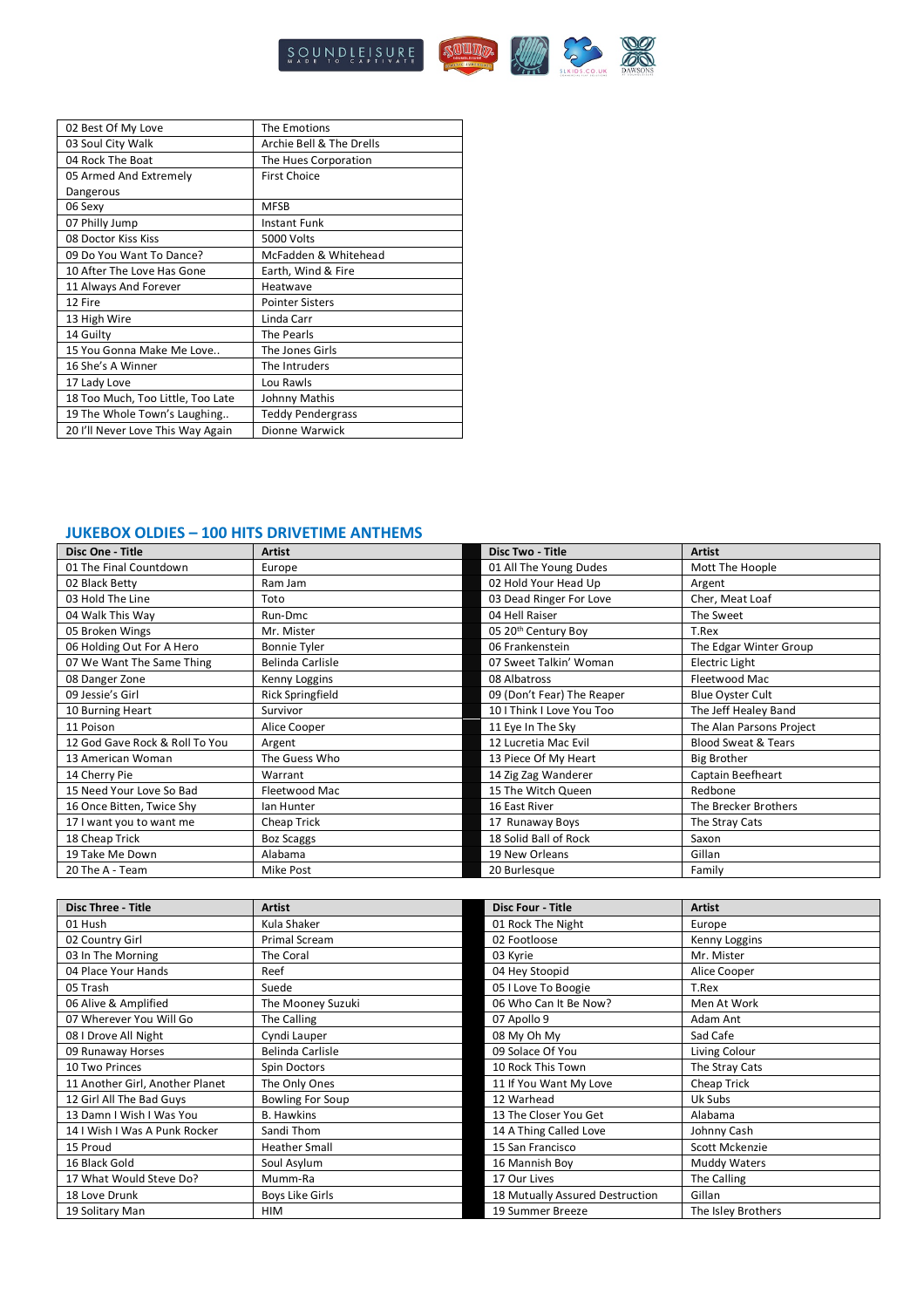

20 Love Rears Its Ugly Head Living Colour 20 Bohemian Rhapsody G4

| <b>Disc Five - Title</b>      | <b>Artist</b>                  |
|-------------------------------|--------------------------------|
| 01 Film Star                  | Suede                          |
| 02 Hey Dude                   | Kula Shaker                    |
| 03 Come Back Brighter         | Reef                           |
| 04 Little Miss Can't Be Wrong | Spin Doctors                   |
| 05 Strange Little Girl        | Sad Cafe                       |
| 06 Vive Le Rock               | Adam Ant                       |
| 07 OverKill                   | Men At Work                    |
| 08 Wig Wam Bam                | The Sweet                      |
| 09 Spinning Wheel             | <b>Blood Sweat &amp; Tears</b> |
| 10 V <sub>2</sub>             | <b>That Petrol Emotion</b>     |
| 11 Games People Play          | The Alan Parsons               |
| 12 Sure 'Nuff 'N' Yes, I Do   | Captain Beefheart              |
| 13 The Highways Of My Life    | The Isley Brothers             |
| 14   Can See Clearly Now      | Johnny Nash                    |
| 15 One Piece At A Time        | Johnny Cash                    |
| 16 Shut Up And Kiss           | Mary Chapin Carpenter          |
| 17 The Story                  | <b>Brandi Carlile</b>          |
| 18 1985                       | <b>Bowling For Soup</b>        |
| 19 The Funeral Of Hearts      | <b>HIM</b>                     |
| 20 The Great Escape           | <b>Boys Like Girls</b>         |

### **JUKEBOX OLDIES – 100 HITS ROCK 'N' ROLL LOVE SONGS**

| Disc One - Title             | <b>Artist</b>         | <b>Disc Two - Title</b>        | <b>Artist</b>                 |
|------------------------------|-----------------------|--------------------------------|-------------------------------|
| 01 A Teenager In Love        | Dion & The Belmonts   | 01 Lollipop                    | The Chordettes                |
| 02 Heartbeat                 | <b>Buddy Holly</b>    | 02 Tears On My Pillow          | Little Anthony                |
| 03 Lipstick On Your Collar   | <b>Connie Francis</b> | 03 Runaway                     | Del Shannon                   |
| 04 Living Doll               | <b>Cliff Richard</b>  | 04 Poetry In Motion            | Johnny Tillotson              |
| 05 What Do You Want?         | Adam Faith            | 05 La Bamba                    | <b>Ritchie Valens</b>         |
| 06 Love Potion No.9          | The Clovers           | 06 Oh Boy                      | <b>Buddy Holly</b>            |
| 07 You Send Me               | Sam Cooke             | 07 Chantilly Lace              | <b>Big Bopper</b>             |
| 08 Venus                     | Frankie Avalon        | 08 Endless Sleep               | Marty Wilde                   |
| 09 Baby Talk                 | Jan & Dean            | 09 Only Sixteen                | Craig Douglas                 |
| 10 Please Don't Touch        | Johnny Kidd           | 10 Someday                     | <b>Ricky Nelson</b>           |
| 11 Why Do Fools Fall In Love | Frankie Lymon         | 11 You Got What It Takes       | Marv Johnson                  |
| 12 At Hop Hop                | Danny & The Juniors   | 12 Be-Bop-A-Lula               | Gene Vincent & His Blue Caps  |
| 13 C'mon Everybody           | <b>Eddie Cochran</b>  | 13 Shake, Rattle And Roll      | <b>Bill Halev</b>             |
| 14 Long Tall Sally           | Little Richard        | 14 Brand New Cadillac          | Vince Taylor And His Playboys |
| 15 Ain't That A Shame        | Fats Domino           | 15 If You Were The Only Girl   | Johnny Kidd & The Pirates     |
| 16 Maybe Tomorrow            | <b>Billy Fury</b>     | 16 You Little Baby Faced Thing | Joe Tex                       |
| 17 Earth Angel               | The Penguins          | 17 Baby It's Love              | Johnny Angel                  |
| 18 Only You (And You Alone)  | The Platters          | 18 Letter To An Angel          | Jimmy Clanton                 |
| 19 Sea Of Love               | Phil Phillips         | 19 Come Softly To Me           | The Fleetwoods                |
| 20 Since I Don't Have You    | The Skyliners         | 20 To Know Him Is To Love Him  | The Teddy Bears               |

| <b>Disc Three - Title</b>    | <b>Artist</b>                | <b>Disc Four - Title</b>      | <b>Artist</b>                    |
|------------------------------|------------------------------|-------------------------------|----------------------------------|
| 01 A Town Without Pity       | Gene Pitney                  | 01 Donna                      | <b>Ritchie Valens</b>            |
| 02 Will You Love Me Tomorrow | The Shirelles                | 02 Poor Little Fool           | Ricky Nelson                     |
| 03 All I Have To Do Is Dream | <b>Everly Brothers</b>       | 03 Venus In Blue Jeans        | Jimmy Clanton                    |
| 04 Singing The Blues         | Tommy Steele                 | 04   Want To Walk You Home    | <b>Fats Domino</b>               |
| 05 Wonderful Girl            | Dion & The Belmonts          | 05 Baby, Baby                 | Frankie Lymon & The Teenagers    |
| 06 Why?                      | Frankie Avalon               | 06 Words Of Love              | <b>Buddy Holly</b>               |
| 07 Smoke Gets In Your Eyes   | The Platters                 | 07 What Do You Want To Make   | Emile Ford & The Checkmates      |
|                              |                              | Those Eyes At Me For?         |                                  |
| 08 Stupid Cupid              | <b>Connie Francis</b>        | 08 Do You Want To Dance?      | Bobby Freeman                    |
| 09 Move It                   | Cliff Richard & The Drifters | 09 Baby It's You              | The Spaniels                     |
| 10 Summertime Blues          | <b>Eddie Cochran</b>         | 10 Rock Around The Clock      | <b>Bill Haley And His Comets</b> |
| 11 Johnny B. Goode           | Chuck Berry                  | 11 Sweet Little Sixteen       | Chuck Berry                      |
| 12 Bad Boy                   | Marty Wilde                  | 12 It's Only Make Believe     | Conway Twitty                    |
| 13 Devil Doll                | Roy Orbison                  | 13 Susie-Q                    | Dale Hawkins                     |
| 14 For Your Precious Love    | Jerry Butler                 | 14 There's A Moon Out Tonight | The Capris                       |
| 15 Personality               | Lloyd Price                  | 15 See You In September       | The Tempos                       |
| 16 Here Comes Summer         | Jerry Keller                 | 16 Little Darlin'             | The Diamonds                     |
| 17 It's All In The Game      | Tommy Edwards                | 17 I Love My Baby             | Phaetons                         |
| 18 Big Man                   | The Four Preps               | 18 Don't You Think It's Time  | Mike Berry                       |
| 19 Running Bear              | Johnny Preston               | 19 Gee Baby                   | Joe & Ann                        |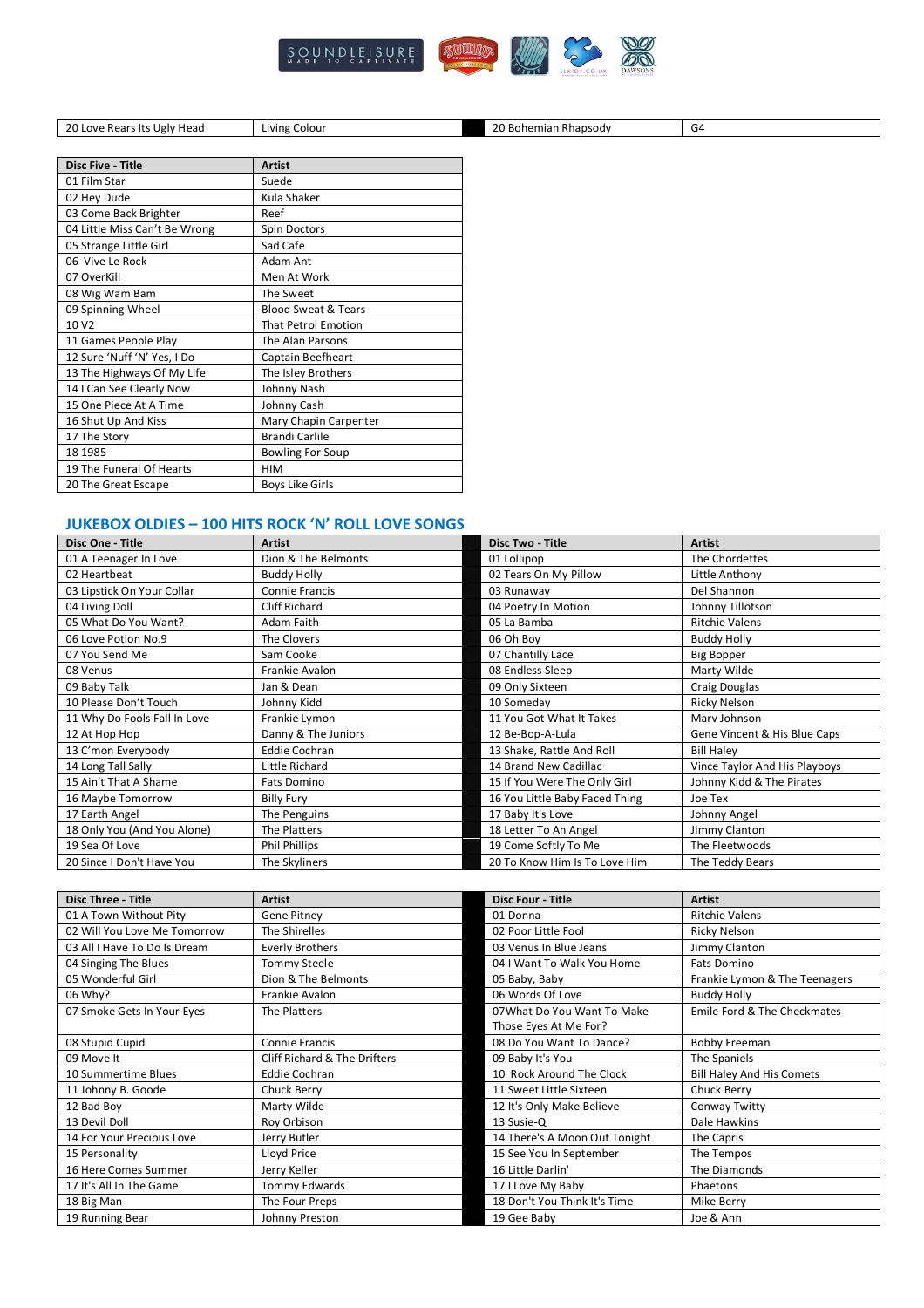

Dizzy Miss Lizzie Larry Williams 20 Gonna Get Along Without You Patience & Prudence

| <b>Disc Five - Title</b>       | <b>Artist</b>                |
|--------------------------------|------------------------------|
| 01 Dedicated To The One I Love | The Shirelles                |
| 02 Let's Dance                 | <b>Chris Montez</b>          |
| 03 Wake Up Little Susie        | <b>Everly Brothers</b>       |
| 04 That'll Be The Day          | <b>Buddy Holly</b>           |
| 05 Great Balls Of Fire         | Jerry Lee Lewis              |
| 06 Rip It Up                   | Little Richard               |
| 07 Bony Moronie                | Larry Williams               |
| 08 Sea Cruise                  | Frankie Ford                 |
| 09 Don't You Just Know It      | Huey "Piano" Smith           |
| 10 Just Like Eddie             | Heinz                        |
| 11 Whole Lotta Woman           | Marvin Rainwater             |
| 12 True True Happiness         | Johnny Tillotson             |
| 13 Teen Angel                  | Mark Dinning                 |
| 14 Sh' Boom                    | The Crew Cuts                |
| 15 My Love Is Here To Stay     | Sam Myers                    |
| 16   Kneel At Your Throne      | The Emeralds                 |
| 17 My Little Baby              | Mike Berry                   |
| 18 Teenage Wedding             | Johnny Angel                 |
| 19 My Special Angel            | <b>Bobby Helms</b>           |
| 20 Unchained Melody            | Gene Vincent & His Blue Caps |

#### **JUKEBOX OLDIES – 100 HITS COUNTRY GREATS**

| Disc One - Title              | <b>Artist</b>        | <b>Disc Two - Title</b>          | <b>Artist</b>        |
|-------------------------------|----------------------|----------------------------------|----------------------|
| 01 A Boy Named Sue            | Johnny Cash          | 01 Stand By Your Man             | Tammy Wynette        |
| 02 Lovin' Her Was Easier      | Kris Kristofferson   | 02 Rose Garden                   | Lynn Anderson        |
| 03 The Most Beautiful Girl    | Charlie Rich         | 03 Tonight My Baby's Coming Home | Barbara Mandrell     |
| 04 Take Me Home Country Road  | John Denver          | 04 Her Name Is                   | George Jones         |
| 05 Distant Drums              | Jim Reeves           | 05 There's A Heartache Following | Jim Reeves           |
| 06 El Pasco                   | <b>Marty Robbins</b> | 06 Why Me                        | Kris Kristofferson   |
| 07 Big Bad John               | Jimmy Dean           | 07 Uneasy Rider                  | Charlie Daniels Band |
| 08 The Ballad of Jed Clampett | Flatt & Scruggs      | 08 A Thing Called Love           | Johnny Cash          |
| 09 D.I.V.O.R.C.E.             | Tammy Wynette        | 09 Flowers On The Wall           | Slatler Brothers     |
| 10 Promises Promises          | Lynn Anderson        | 10 Green Green Grass of Home     | Porter Wagoner       |
| 11 Show Me                    | Barbara Mandrell     | 11 Little Black Book             | Jimmy Dean           |
| 12 A Satisfied Mind           | Porter Wagoner       | 12   Can't Stop Loving You       | Don Gibson           |
| 13 I've Got A New Heartache   | Ray Price            | 13 Devil Woman                   | <b>Marty Robbins</b> |
| 14 Oh Lonesome Me             | Don Gibson           | 14 She's A Little Bit Country    | George Hamilton IV   |
| 15 All I Have To Offer You    | Charley Pride        | 15 500 Miles Away From Home      | Bobby Bare           |
| 16 Detroit City               | <b>Bobby Bare</b>    | 16 Don't Be Cruel                | <b>Billy Swan</b>    |
| 17 Abilene                    | George Hamilton IV   | 17 Crazy Arms                    | Ray Price            |
| 18   Still Miss Someone       | Slatler Brothers     | 18 Kiss an Angel Good Mornin'    | <b>Charley Pride</b> |
| 19 She's All I Got            | Johnny Paycheck      | 19 Behind Closed Doors           | <b>Charlie Riche</b> |
| 20 Good Hearted Women         | Waylon Jennings      | 20 Thank God I'm A Country Boy   | John Denver          |

| <b>Disc Three - Title</b>       | <b>Artist</b>                  | <b>Disc Four - Title</b>        | <b>Artist</b>                      |
|---------------------------------|--------------------------------|---------------------------------|------------------------------------|
| 01 If You've Got The Money      | Willie Nelson                  | 01 My Baby Thinks He's A Train  | Roseanne Cash                      |
| 02 The Door                     | George Jones                   | 02 There Ain't Nothin' Wrong    | Aaron Tippin                       |
| 03 I'm A Ramblin' Man           | Waylon Jennings                | 03 Desperados Waiting For       | The Highwaymen                     |
| 04 I Can Help                   | <b>Billy Swan</b>              | 04 Roll On                      | Alabama                            |
| 05 Take This Job And Shove It   | Johnny Paycheck                | 05 Houston                      | Larry Gatlin & the Gatlin Brothers |
| 06 I Just Wish You Were         | Larry Gatlin & Gatlin Brothers | 06 Give Me One More Chance      | Exile                              |
| 07 The Devil Went Down To       | Charlie Daniels Band           | 07 Somebody Lied                | Ricky Van Shelton                  |
| 08 Smoky Mountain Rain          | Ronnie Milsap                  | 08 Let's Chase Each Other Round | Merle Haggard                      |
| 09 Seven Year Ache              | Roseanne Cash                  | 09 Country Boy                  | <b>Ricky Skaggs</b>                |
| 10 I'll Always Come Back        | K.T. Oslin                     | 10 No Getting' Over Me          | Ronnie Milsap                      |
| 11 Life Turned Her That Way     | Ricky Van Shelton              | 11 Chattachoochee               | Alan Jackson                       |
| 12 Mountain Music               | Alabama                        | 12 Cold Day In July             | Joy Lynn White                     |
| 13 My Favourite Memory          | Merle Haggard                  | 13 The Time Has Come            | <b>Martina McBride</b>             |
| 14 Crying My Heart Out Over You | <b>Ricky Skaggs</b>            | 14 You Can Feel Bad             | Patty Loveless                     |
| 15 Woke Up In Love              | Exile                          | 15 Best of Intentions           | <b>Travis Tritt</b>                |
| 16 Highwayman                   | The Highwaymen                 | 16 Guys Do It All The Time      | Mindy McCready                     |
| 17 A Better Man                 | <b>Clint Black</b>             | 17 How Forever Feels            | Kenny Chesney                      |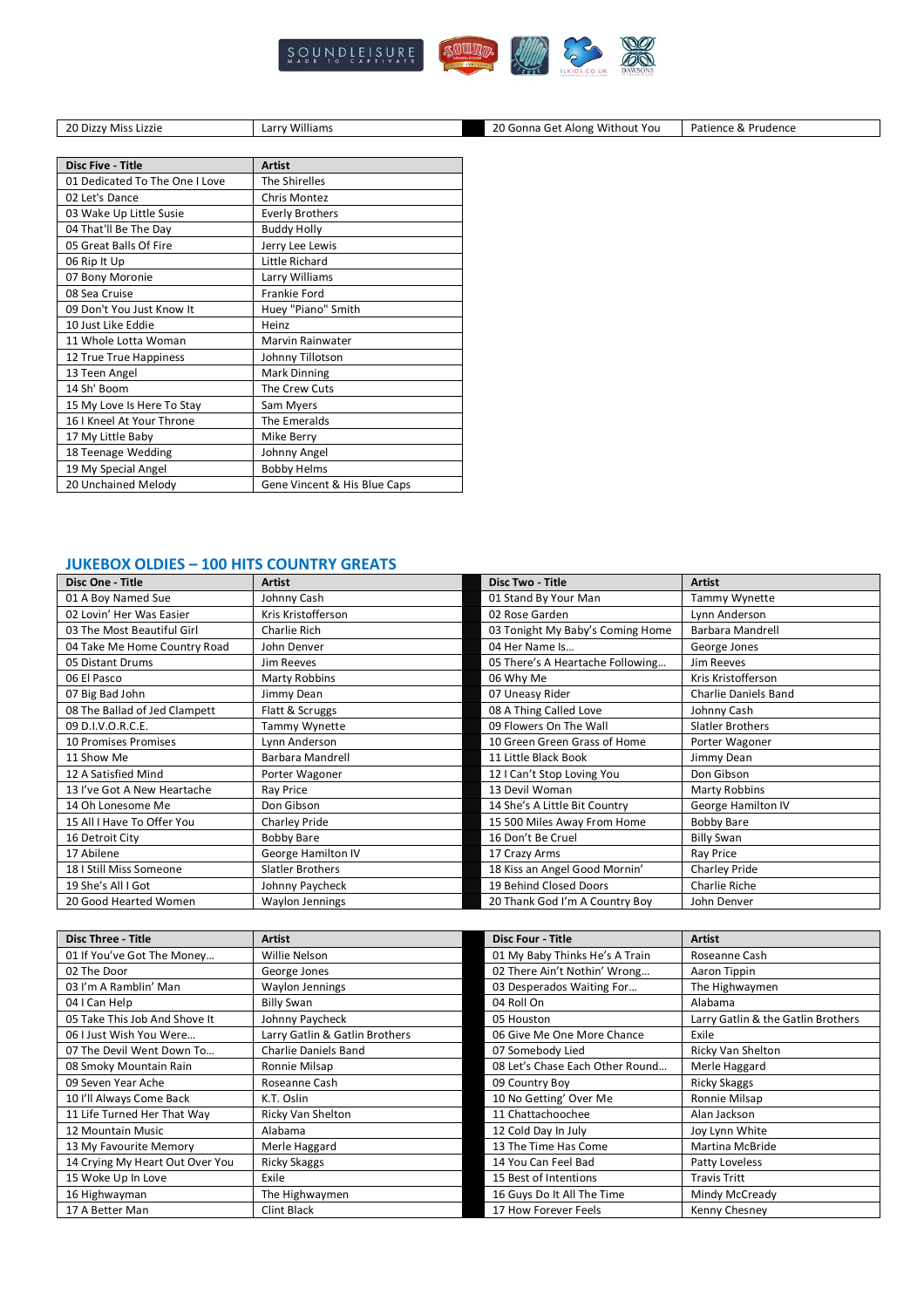

| 18 I've Been Loved By The Best | Don Williams          | 18 Amazed                     | Lonestar                 |
|--------------------------------|-----------------------|-------------------------------|--------------------------|
| 19 Next To You. Next To Me     | Shenandoah            | 19 If You Ever Stop Loving Me | <b>Montgomery Gentry</b> |
| 20 Passionate Kisses           | Mary Chapin Carpenter | 20 I Got A Name               | Jim Croce                |

| <b>Disc Five - Title</b>        | <b>Artist</b>         |
|---------------------------------|-----------------------|
| 01 Blame It On Your Heart       | Patty Loveless        |
| 02 Shut Up And Kiss Me          | Mary Chapin Carpenter |
| 03 Wild Angels                  | Martina McBridge      |
| 04 If Bubba Can Dance           | Shenandoah            |
| 05 Blue Eyes Crying In The Rain | Willie Nelson         |
| 06 Come Next Monday             | K.T. Oslin            |
| 07 One Good Well                | Don Williams          |
| 08 Nobody's Home                | <b>Clint Black</b>    |
| 09 Jukebox Junkie               | <b>Ken Mellons</b>    |
| 10 True Confessions             | Joy Lynn White        |
| 11 Learning As You Go           | <b>Rick Trevino</b>   |
| 12 My Maria                     | Brooks & Dunn         |
| 13 Oh Romeo                     | Mindy McCready        |
| 14 Running Out Of Reasons To    | <b>Rick Trevino</b>   |
| 15 You Had Me From Hello        | Kenny Chesney         |
| 16 It's A Great Day To Be Alive | <b>Travis Tritt</b>   |
| 17 Ain't Nothing 'Bout You      | Brooks & Dunn         |
| 18 She Couldn't Change Me       | Montgomery Gentry     |
| 19 My Front Porch Looking In    | Lonestar              |
| 20 She's Got The Rhythm         | Alan Jackson          |

## **JUKEBOX OLDIES – 100 HITS FABULOUS 50s**

| Disc One - Title             | <b>Artist</b>           | <b>Disc Two - Title</b>          | <b>Artist</b>           |
|------------------------------|-------------------------|----------------------------------|-------------------------|
| 01 Memories Are Made Of This | Dean Martin             | 01 Whatever Will Be              | Doris Day               |
| 02 Love And Marriage         | Frank Sinatra           | 02 Unforgettable                 | Nat King Cole           |
| 03 Love Is A Many            | The Four Aces           | 03 High Hopes                    | Frank Sinatra           |
| 04 When I Fall In Love       | Nat King Cole           | 04 Blue Velvet                   | <b>Tony Bennett</b>     |
| 05 Hernando's Hideaway       | Johnnie Ray             | 05 Fever                         | Peggy Lee               |
| 06 Johnnie Ray               | <b>Teresa Brewer</b>    | 06 Half As Much                  | <b>Rosemary Clooney</b> |
| 07 Wanted                    | Wanted                  | 07 Sam's Song                    | Gary Crosby             |
| 08 Mr Sandman                | The Chordettes          | 08 Big Man                       | The Four Preps          |
| 09 Hey There                 | <b>Rosemary Clooney</b> | 09 Gonna Get Along Without You   | Patience and Prudence   |
| 10 Wonderful Wonderful       | Johnny Mathis           | 10 Who's Sorry Now               | <b>Connie Francis</b>   |
| 11 Wish You Were Here        | <b>Eddie Fisher</b>     | 11 Connie Francis                | Tommy Edwards           |
| 12 The Tennessee Waltz       | Patti Page              | 12 Sincerely                     | <b>McGuire Sisters</b>  |
| 13 Rose Marie                | Slim Whitman            | 13 Cherry Pink And Apple Blossom | Pérez Prado             |
| 14 Wimoweh                   | The Weavers             | 14 My Baby Just Cares For Me     | Nina Simone             |
| 15 O Mein Papa               | <b>Eddie Calvert</b>    | 15 Mack The Knife                | <b>Bobby Darin</b>      |
| 16 Woman In Love             | <b>Frankie Laine</b>    | 16 Cry Me A River                | Julie London            |
| 17 Finger Of Suspicion       | Dickie Valentine        | 17 Theme From "A Summer Place"   | Percy Faith             |
| 18 The Yellow Rose Of Texas  | Gary Miller             | 18 The Story Of My Life          | Michael Holiday         |
| 19 Dreamboat                 | Alma Cogan              | 19 Tulips From Amsterdam         | Max Bygraves            |
| 20 Tea For Two Cha           | Tommy Dorsey Orchestra  | 20 A Handful Of Songs            | <b>Tommy Steele</b>     |

| <b>Disc Three - Title</b>      | <b>Artist</b>           | <b>Disc Four - Title</b>          | <b>Artist</b>             |
|--------------------------------|-------------------------|-----------------------------------|---------------------------|
| 01 That's Amore                | Dean Martin             | 01 Young At Heart                 | <b>Frank Sinatra</b>      |
| 02 Around The World            | <b>Bing Crosby</b>      | 02 Secret Love                    | Doris Dav                 |
| 03 Wheel Of Fortune            | Kay Starr               | 03 Volare                         | Dean Martin               |
| 04 Mona Lisa                   | Nat King Cole           | 04 Smile                          | Nat King Cole             |
| 05 Passing Strangers           | <b>Billy Eckstine</b>   | 05 True Love                      | Bing Crosby & Grace Kelly |
| 06 Three Coins In The Fountain | <b>Frank Sinatra</b>    | 06 Limelight                      | <b>Frank Chacksfield</b>  |
| 07 Come On                     | <b>Rosemary Clooney</b> | 07 Because Of You                 | <b>Tony Bennett</b>       |
| 08 Man With The Golden Arm     | <b>Billy May</b>        | 08 The Naughty Lady Of Shady Lane | The Ames Brothers         |
| 09 My Heart Cries For You      | <b>Guy Mitchell</b>     | 09 Banana Boat Song               | Harry Belafonte           |
| 10 The Glow Worm               | The Mills Brothers      | 10 Any Time                       | <b>Eddie Fisher</b>       |
| 11 Tammy                       | Debbie Reynolds         | 11 Pickin' A Chicken              | Eve Boswell               |
| 12 Here In My Heart            | Al Martino              | 12 Poor People Of Paris           | Winifred Atwell           |
| 13 The Breeze And I            | Caterina Valente        | 13 The Song From Moulin Rouge     | The Percy Faith Orchestra |
| 14 Cry                         | Johnnie Ray             | 14 Vaya Con Dios                  | Les Paul & Mary Ford      |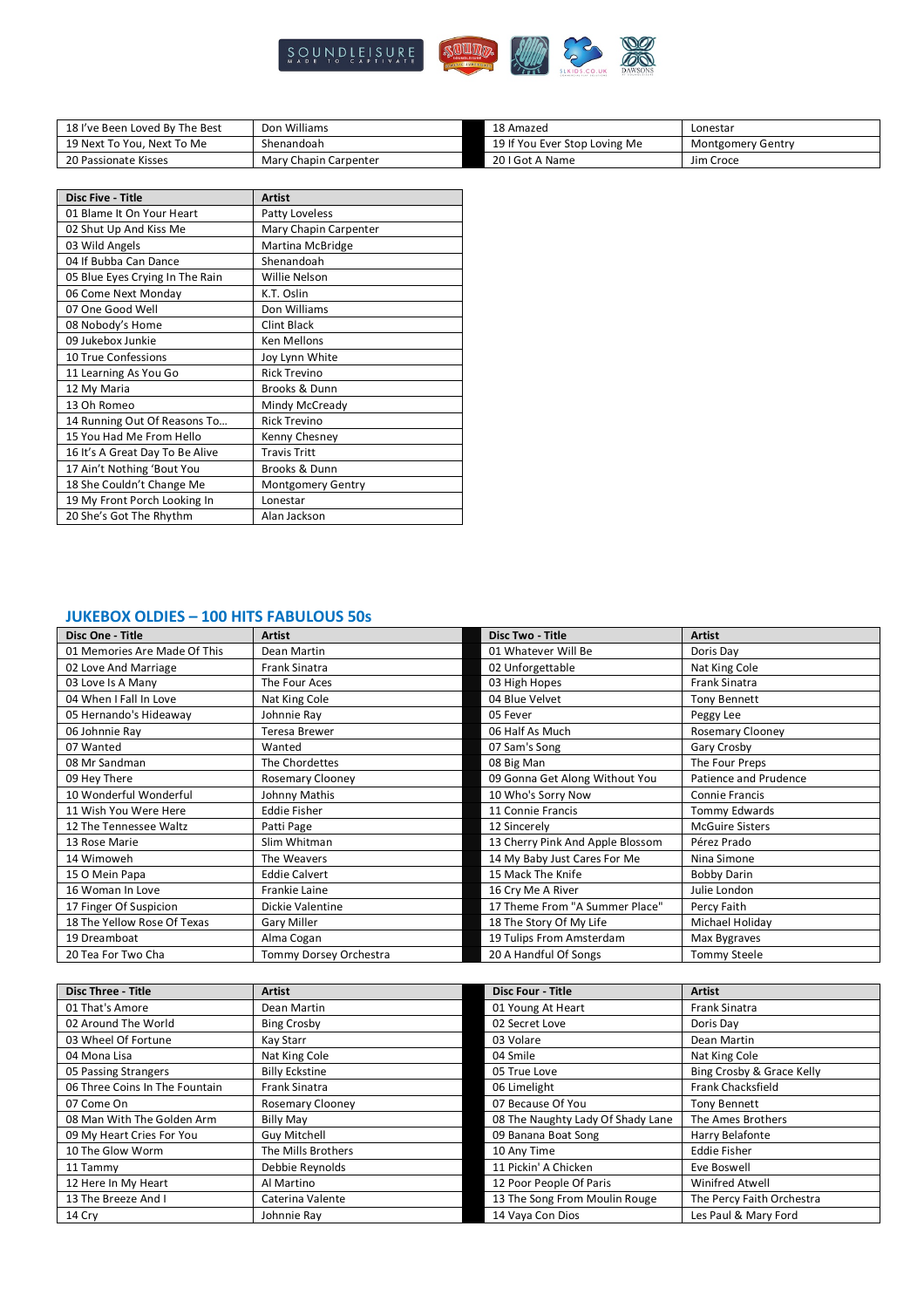

| 15 Mr. Wonderful            | Peggy Lee             | 15 The Wayward Wind            | Gogi Grant           |
|-----------------------------|-----------------------|--------------------------------|----------------------|
| 16 Love Letters In The Sand | Pat Boone             | 16 Tom Dooley                  | The Kingston Trio    |
| 17 Charmaine                | Mantovani             | 17 The Ballad Of Davy Crockett | <b>Bill Haves</b>    |
| 18 Singing The Blues        | Tommy Steele          | 18 Sixteen Tons                | Tennessee Ernie Ford |
| 19 This Ole House           | <b>Billie Anthony</b> | 19 High Noon                   | <b>Tex Ritter</b>    |
| 20 Kiss Me, Honey Honey     | Shirley Bassey        | 20 Kisses Sweeter Than Wine    | Jimmie Rodgers       |

| <b>Disc Five - Title</b>           | <b>Artist</b>             |
|------------------------------------|---------------------------|
| 01 Mambo Italiano                  | <b>Rosemary Clooney</b>   |
| 02 Too Young                       | Nat King Cole             |
| 03 Swingin' Shepherd Blues         | <b>Ted Heath</b>          |
| 04 You Belong To Me                | Jo Stafford               |
| 05 Unchained Melody                | Al Hibbler                |
| 06 The Day The Rains Came          | Jane Morgan               |
| 07 On The Street Where You Live    | Vic Damone                |
| 08 Side Saddle                     | Russ Conway               |
| 09 Cara Mia                        | David Whitfield           |
| 10 Sugar Bush                      | Eve Boswell               |
| 11 Trudie                          | Joe "Mr. Piano" Henderson |
| 12 Carolina Moon                   | <b>Connie Francis</b>     |
| 13 Indian Love Call                | Slim Whitman              |
| 14 Walkin' After Midnight          | Patsy Cline               |
| 15 Putting On The Style            | Lonnie Donegan            |
| 16 If You Love Me (Really Love Me) | Kay Starr                 |
| 17 Little Things Mean A Lot        | Kitty Kallen              |
| 18 Patricia                        | Pérez Prado               |
| 19 Answer Me                       | David Whitfield           |
| 20 As I Love You                   | <b>Shirley Bassey</b>     |

### **JUKEBOX OLDIES – 100 HITS PURE 80s**

| Disc One - Title              | <b>Artist</b>             | <b>Disc Two - Title</b>        | <b>Artist</b>             |
|-------------------------------|---------------------------|--------------------------------|---------------------------|
| 01 Girls Just Wanna Have Fun  | Cyndi Lauper              | 01 Love Plus One               | Haircut 100               |
| 02 Never Gonna Give You Up    | <b>Rick Astley</b>        | 02 Hold Me Now                 | <b>Thompson Twins</b>     |
| 03 I Could Be Happy           | Altered Images            | 03 Dream To Sleep              | H <sub>20</sub>           |
| 04 You Spin Me Round          | Dead or Alive             | 04 Out of Touch                | Daryl Hall & John Oates   |
| 05 Walk Like An Egyptian      | The Bangles               | 05 Break My Stride             | <b>Matthew Wilder</b>     |
| 06 99 Red Balloons            | Nena                      | 06 (Feels Like) Heaven         | <b>Fiction Factory</b>    |
| 07 The King Of Rock N Roll    | Prefab Sprout             | 07 Do You Feel Like I Feel     | Belinda Carlisle          |
| 08 Maneater                   | Daryl Hall & John Oates   | 08 Einstein A Go-Go            | Landscape                 |
| 09 I Ran                      | A Flock of Seagulls       | 09 Brilliant Mind              | Furniture                 |
| 10 I Feel The Earth Move      | Martika                   | 10 When Love Breaks Down       | Prefab Sprout             |
| 11 Love & Pride               | King                      | 11 Love All Day                | Nick Heyward              |
| 12 Apollo 9                   | Adam Ant                  | 12 You Don't Need Someone New  | Lotus Eaters              |
| 13 Joy                        | After The Fire            | 13 Wishing                     | A Flock of Seagulls       |
| 14 Favourite Shirts           | Haircut 100               | 14 Antmusic                    | Adam & The Ants           |
| $15$ E=MC2                    | <b>Big Audio Dynamite</b> | 15 It's A Good Thing           | That Petrol Emotion       |
| 16 My Favourite Waste of Time | Owen Paul                 | 16 The Safety Dance            | Men Without Hats          |
| 17 Love Resurrection          | Alison Moyet              | 17 Live It Up                  | <b>Mental As Anything</b> |
| 18 Summer Rain                | Belinda Carlisle          | 18 Don't Talk To Me About Love | Altered Images            |
| 19 The First Picture of You   | Lotus Eaters              | 19 Life In Tokyo               | Japan                     |
| 20 Digging Your Scene         | <b>Blow Monkeys</b>       | 20 Japanese Boy                | Aneka                     |

| <b>Disc Three - Title</b>       | <b>Artist</b>         | <b>Disc Four - Title</b>     | <b>Artist</b>          |
|---------------------------------|-----------------------|------------------------------|------------------------|
| 01 These From S-Express         | S-Express             | 01I Like You                 | Phyllis Nelson         |
| 02 Rockit                       | <b>Herbie Hancock</b> | 02 Dinner With Gershwin      | Donna Summer           |
| 03 Alice I Want You Just For Me | <b>Full Force</b>     | 03 When The Going Gets Tough | <b>Billy Ocean</b>     |
| 04 Der Kommissar                | After The Fire        | 04 Criricize                 | Alexander O'Neal       |
| 05   Wonder If I Take You Home  | Lisa Lisa & Cult Jam  | 05 Don't Give Your Love Away | Steve Shelto           |
| 06 Shiny Shiny Bon Temps        | Haysi Fantayzee       | 06 Love Can't Turn Around    | Farley Jackmaster Funk |
| 07 All and All                  | Joyce Sims            | 07 It's Like That            | Run DMC                |
| 08 Roses                        | Haywoode              | 08 Getting Closer            | Haywoode               |
| 09 Caribbean Queen              | <b>Billy Ocean</b>    | 09 John Wayne Is Big Leggy   | Haysi Fantayzee        |
| 10 Fake                         | Alexander O'Neal      | 10 Chihuahua                 | <b>Bow Wow Wow</b>     |
| 11 Girl You Know It's True      | Milli Vanilli         | 11 Automatic                 | <b>Pointer Sisters</b> |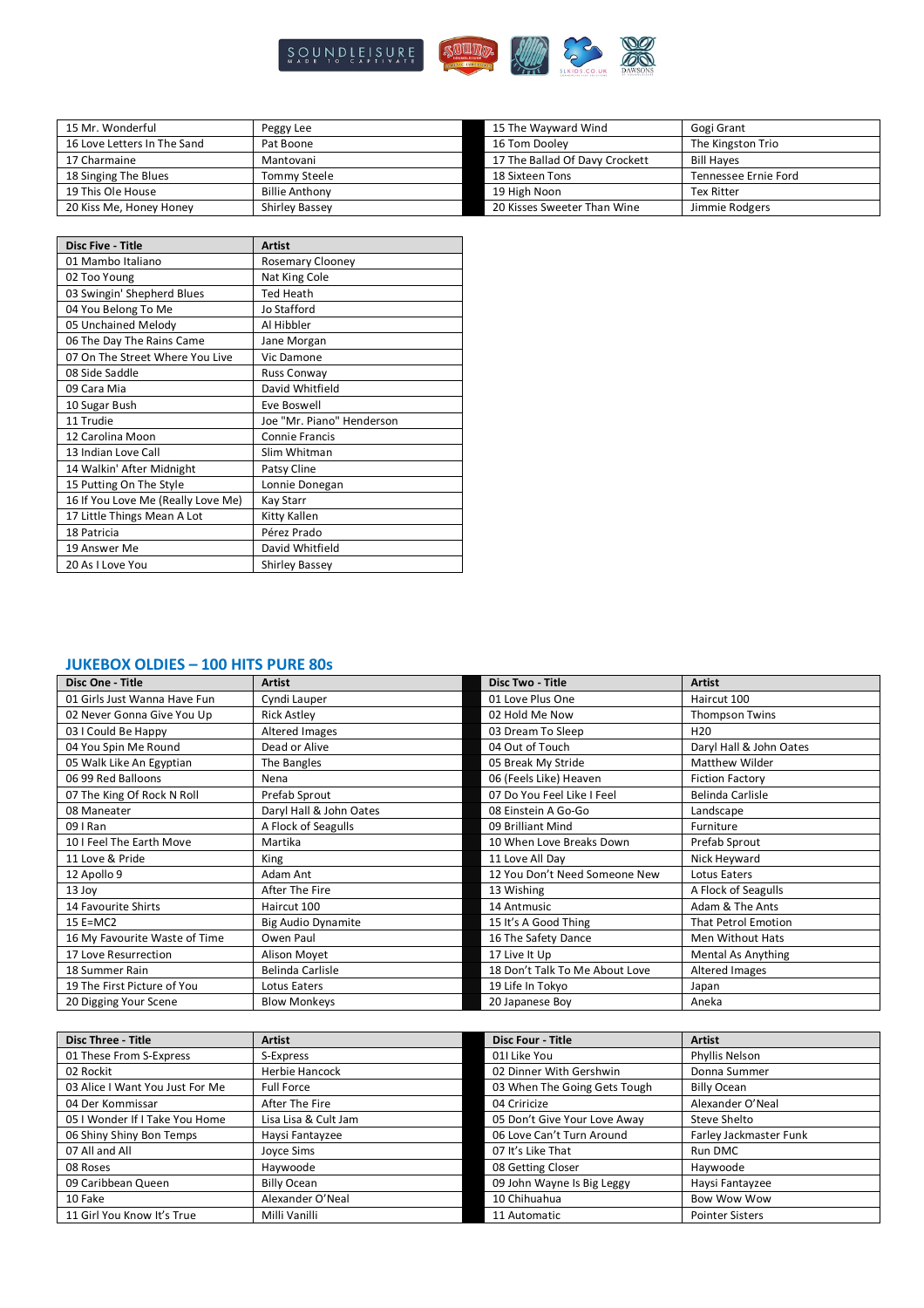

| 12 All Fall Down                  | Five Star               | 12 Nothing's Gonna Stop Me Now | Samantha Fox         |
|-----------------------------------|-------------------------|--------------------------------|----------------------|
| 13 This Time I Know It's For Real | Donna Summer            | 13 Hi-Fidelity                 | The Kids From Fame   |
| 14   Didn't Mean to Turn You On   | Cherrelle               | 14 Pretty In Pink              | The Psychedelic Furs |
| 15 Move Closer                    | Phyllis Nelson          | 15 Real Gone Kid               | Deacon Blue          |
| 16 Beat Dis                       | <b>Bomb The Bass</b>    | 16 What Did I Do To You        | Lisa Stansfield      |
| 17 Wham Rap!                      | Wham                    | 17 So Macho                    | Sinitta              |
| 18 Your Love                      | <b>Frankie Knuckles</b> | 18 Together Forever            | <b>Rick Astley</b>   |
| 19 Body Work                      | <b>Hot Streak</b>       | 19 Somebody's Angel            | Owen Paul            |
| 20 This Beat Is Mine              | Vicky "D"               | 20 Carrie                      | Europe               |

| <b>Disc Five - Title</b>       | <b>Artist</b>                |
|--------------------------------|------------------------------|
| 01 I'm Your Man                | What                         |
| 02 Boxerbeat                   | JoBoxers                     |
| 03 Saturday Love               | Cherrelle & Alexander O'Neal |
| 04 Love On Your Side           | <b>Thompson Twins</b>        |
| 05 Love My Way                 | The Psychedelic Furs         |
| 06 It's Raining Men            | The Weather Girls            |
| 07 Time After Time             | Cyndi Lauper                 |
| 08 European Son                | Japan                        |
| 09 I Like                      | <b>Men Without Hats</b>      |
| 10 Love of The Common People   | Paul Young                   |
| 11 Love Me                     | Furniture                    |
| 12 Neutron Dance               | The Pointer Sisters          |
| 13 Come Into My Life           | <b>Joyce Sims</b>            |
| 14 Don't Fall In Love          | Toyah                        |
| 15 More Than You Know          | Markita                      |
| 16 Nothing's Gonna Stop Us Now | Starship                     |
| 17 Dr Beat                     | Miami Sound Machine          |
| 18 Funky Town                  | Pseudo Echo                  |
| 19 Broken Wings                | Mr Mister                    |
| 20 The Final Countdown         | Europe                       |

### **JUKEBOX OLDIES – 100 HITS 70s HEARTTHROBS**

| Disc One - Title             | <b>Artist</b>           | <b>Disc Two - Title</b>            | <b>Artist</b>           |
|------------------------------|-------------------------|------------------------------------|-------------------------|
| 01 Show You The Way To Go    | The Jacksons            | 01More Than A Feeling              | Boston                  |
| 02 Give A Little Love        | <b>Bay City Rollers</b> | 02All The Young Dudes              | Mott The Hoople         |
| 03 Gonna Make You A Star     | David Essex             | 03Hold Me Close                    | David Essex             |
| 04 The Wanderer              | Leif Garrett            | 04Summerlove Sensation             | <b>Bay City Rollers</b> |
| 05 Hey Rock And Roll         | Showaddywaddy           | 05 Under The Moon Of Love          | Showaddywaddy           |
| 06 Love Grows Where My       | Edison Lighthouse       | 06New Orleans                      | Harley Quinne           |
| 07 I'm Gonna Make You Mine   | Lou Christie            | 07Born To Be With You              | Dave Edmunds            |
| 08 It's Your Life            | Smokie                  | 08Do You Wanna Dance?              | Barry Blue              |
| 09 Thinking Of You           | Loggins And Messina     | 09Tell Him                         | Hello                   |
| 10 You Better Think Twice    | Poco $(3)$              | 10You Make Me Feel So Good         | Ian Gillan              |
| 11 Lido Shuffle              | <b>Boz Scaggs</b>       | 11Baby It's You                    | Smokie                  |
| 12 Hold Your Head Up         | Argent                  | 12Have You Seen My Baby            | The Walker Brothers     |
| 13 Without You               | Harry Nilsson           | 13Angel Face                       | The Glitter Band        |
| 14 Don't Believe In Miracles | Colin Blunstone         | 14Burlesque                        | Family (6)              |
| 15 Never Rains In Southern   | Albert Hammond          | 15Pinball Wizard / See Me, Feel Me | New Seekers             |
| 16 Ain't No Sunshine         | <b>Bill Withers</b>     | 16Surrender                        | Cheap Trick             |
| 17 All By Myself             | Eric Carmen             | 17Feel The Need                    | Leif Garrett            |
| 18 Chirpy Chirpy Cheep Cheep | Middle Of The Road      | 18Don't You Know                   | Butterscotch (2)        |
| 19 Love Of My Life           | The Dooleys             | 19Free Electric Band               | Albert Hammond          |
| 20 Knock Three Times         | Tony Orlando & Dawn     | 20Say You Don't Mind               | Colin Blunstone         |

| <b>Disc Three - Title</b>         | Artist              | <b>Disc Four - Title</b> | <b>Artist</b>       |
|-----------------------------------|---------------------|--------------------------|---------------------|
| 01 Boogie Nights                  | Heatwave            | 01 Everybody's Talkin'   | Harry Nilsson       |
| 02 Hold Back The Night            | The Trammps         | 02 New York Groove       | Hello               |
| 03 Love Really Hurts Without You  | <b>Billy Ocean</b>  | 03 Your Mama Don't Dance | Loggins And Messina |
| 04 Kissin' In The Back Row Of The | The Drifters        | 04 Roll Away The Stone   | Mott The Hoople     |
| 05 Lovely Day                     | <b>Bill Withers</b> | 05 Goodbye Paradise      | Buster (2)          |
| 06 Me And Mrs. Jones              | <b>Billy Paul</b>   | 06 C'mon                 | Poco $(3)$          |
| 07 I Can See Clearly Now          | Johnny Nash         | 07 Bad Old Days          | Co Co               |
| 08 Let's Go Round Again           | Average White Band  | 08 Baby I Love You       | Dave Edmunds        |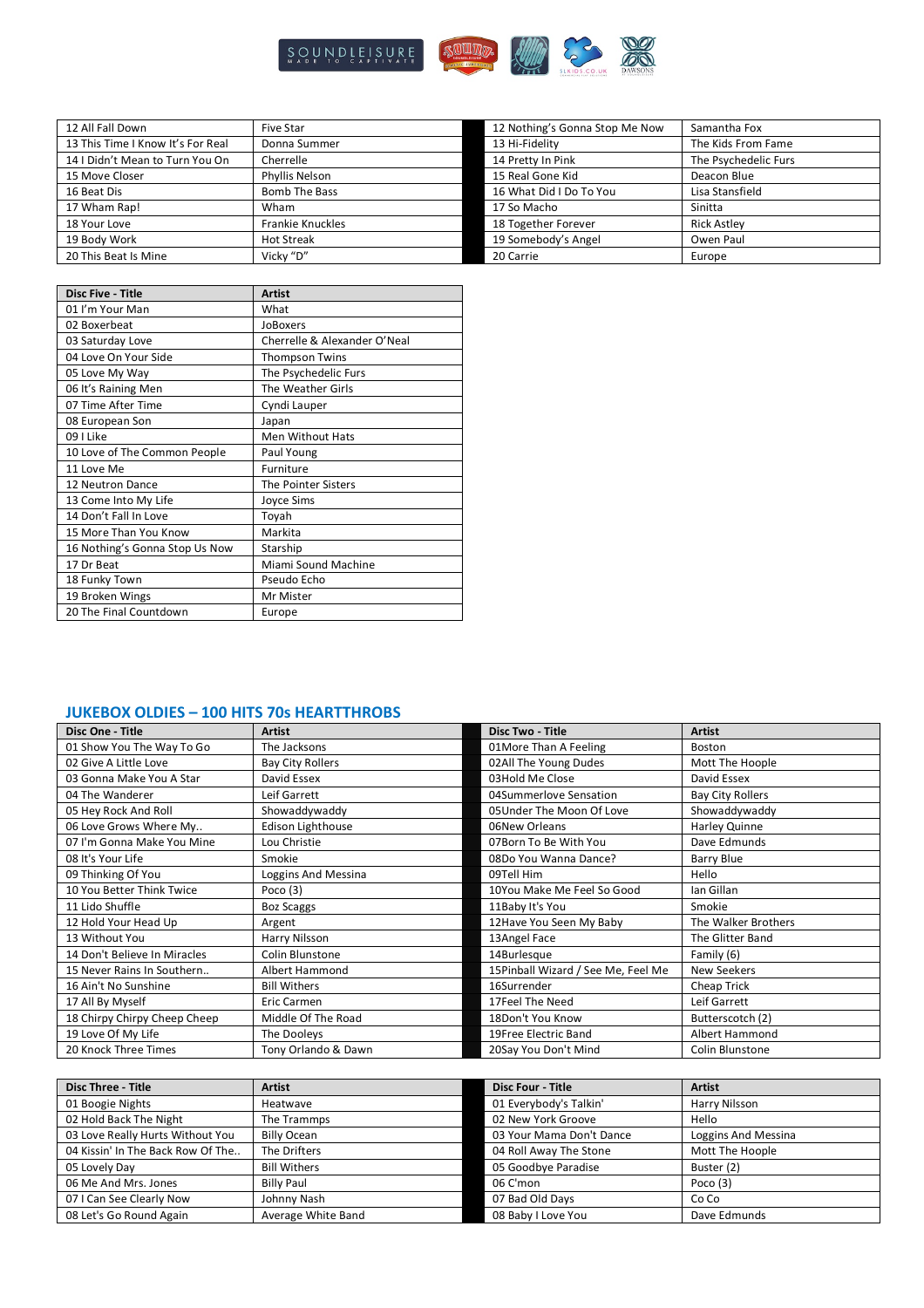

| 09 Who's Gonna Love Me             | The Imperials                    | 09 What Are You Doing Sunday    | Tony Orlando & Dawn        |
|------------------------------------|----------------------------------|---------------------------------|----------------------------|
| 10 Give Me Just A Little More Time | Chairmen Of The Board            | 10 Seasons In The Sun           | Terry Jacks                |
| 11 Dancin' On A Saturday Night     | Barry Blue                       | 11 It Must Be Love              | Labi Siffre                |
| 12 Let A Woman Be A Woman          | Roy Head                         | 12 When I Need You              | Leo Sayer                  |
| 13 Moonlighting                    | Leo Saver                        | 13 Wedding Bell Blues           | The Fifth Dimension        |
| 14 When You Get Right Down         | Ronnie Dyson                     | 14 No Regrets                   | The Walker Brothers        |
| 15 Blame It On The Boogie          | Mick Jackson                     | 15 Arms Of Mary                 | <b>Sutherland Brothers</b> |
| 16 Ms. Grace                       | The Tymes                        | 16   Get A Kick Out Of You      | Gary Shearston             |
| 17 Sweet Inspiration               | Johnny Johnson And The Bandwagon | 17 In The Ghetto                | Mac Davis                  |
| 18 Ain't No Stopping Us Now        | McFadden & Whitehead             | 18 Goodbye My Love              | The Glitter Band           |
| 19 Instant Replay                  | Dan Hartman                      | 19 You Won't Find Another Fool  | The New Seekers            |
| 20 Play That Funky Music           | <b>Wild Cherry</b>               | 20 Something Old, Something New | The Fantastics             |

| <b>Disc Five - Title</b>          | <b>Artist</b>                    |
|-----------------------------------|----------------------------------|
| 01 Shake Your Body                | The Jacksons                     |
| 02 Keep On Dancin'                | Gary's Gang                      |
| 03 Red Light Spells Danger        | <b>Billy Ocean</b>               |
| 04 Rock The Boat                  | The Hues Corporation             |
| 05 You're More Than A Number      | The Drifters                     |
| 06 Baby Don't Get Hooked On Me    | Mac Davis                        |
| 07 You've Got Me Dangling         | Chairmen Of The Board            |
| 08 Tears On My Pillow             | Johnny Nash                      |
| 09 (Blame It) On The Pony Express | Johnny Johnson And The Bandwagon |
| 10 Pick Up The Pieces             | Average White Band               |
| 11 Secrets                        | <b>Sutherland Brothers</b>       |
| 12 Love Is A Sleeper              | Family                           |
| 13 Wanted                         | The Dooleys                      |
| 14 Sunday                         | <b>Buster</b>                    |
| 15 Rosetta                        | Alan Price                       |
| 16 If You Go Away                 | <b>Terry Jacks</b>               |
| 17 My Song                        | Labi Siffre                      |
| 18 Tweedle Dee Tweedle Dum        | Middle Of The Road               |
| 19 Is This The Way To Amarillo    | <b>Tony Christie</b>             |
| 20 Julie, Do Ya Love Me           | Floyd Cramer                     |

### **JUKEBOX OLDIES – 100 HITS 70s CHARTBUSTERS**

| Disc One - Title                 | <b>Artist</b>            | <b>Disc Two - Title</b>          | <b>Artist</b>           |
|----------------------------------|--------------------------|----------------------------------|-------------------------|
| 01 Metal Guru                    | T. Rex                   | 01 Hold Me Close                 | David Essex             |
| 02 Yes Sir I Can Boogie          | Baccara                  | 02 Let's Groove                  | Earth, Wind & Fire      |
| 03 Best Of My Love               | <b>Emotions</b>          | 03 All The Young Dudes           | Mott The Hoople         |
| 04 Harvest For The World         | <b>Isley Brothers</b>    | 04 Shake Your Body               | The Jacksons            |
| 05 Bye Bye Baby                  | <b>Bay City Rollers</b>  | 05 Sorry I'm A Lady              | Baccara                 |
| 06 Roll Away The Stone           | Mott The Hoople          | 06 Rock The Boat                 | <b>Hues Corporation</b> |
| 07 Native New Yorker             | Odyssey                  | 07 Have I The Right              | Dead End Kids           |
| 08 Stand By Your Man             | Tammy Wynette            | 08 Baby Don't Change Your Mind   | Gladys Knight           |
| 09 Boogie Nights                 | Heatwave                 | 09 More More More                | Andrea True Connection  |
| 10 Rivers Of Babylon             | Boney M.                 | 10 Love Of My Life               | The Dooleys             |
| 11 Love Grows                    | <b>Edison Lighthouse</b> | 11 I Love To Love                | <b>Tina Charles</b>     |
| 12 Baby I'm Yours                | Linda Lewis              | 12 Sylvia's Mother               | Dr Hook                 |
| 13 September                     | Earth, Wind & Fire       | 13 Red Light Spells Danger       | <b>Billy Ocean</b>      |
| 14 Midnight Train To Georgia     | Gladys Knight            | 14 What A Difference A Day Makes | <b>Esther Philips</b>   |
| 15 Hold Back The Night           | The Trammps              | 15 Tears On My Pillow            | Johnny Nash             |
| 16 Gonna Make You A Star         | David Essex              | 16 La                            | <b>Delfonics</b>        |
| 17 Moonlighting                  | Leo Sayer                | 17 One Way Ticket                | Eruption                |
| 18 Blockbuster                   | Sweet                    | 18 I Get A Little Sentimental    | <b>New Seekers</b>      |
| 19 Lady Marmalade                | LaBelle                  | 19 Armed And Extremely Dangerous | <b>First Choice</b>     |
| 20 Love Really Hurts Without You | <b>Billy Ocean</b>       | 20 The Love I Lost               | Harold Melvin           |

| <b>Disc Three - Title</b>  | <b>Artist</b>           | <b>Disc Four - Title</b>    | <b>Artist</b>       |
|----------------------------|-------------------------|-----------------------------|---------------------|
| 01 Kissin' In The Back Row | The Drifters            | 01 There Goes My First Love | The Drifters        |
| 02 Shame                   | Evelyn "Champagne" King | 02 Lovely Day               | <b>Bill Withers</b> |
| 03 That Lady               | The Isley Brothers      | 03 Glass Of Champagne       | Sailor              |
| 04   Can't Stand The Rain  | Eruption                | 04 Dance Little Lady Dance  | Tina Charles        |
| 05 Give A Little Love      | <b>Bay City Rollers</b> | 05 Gertcha                  | Chas & Dave         |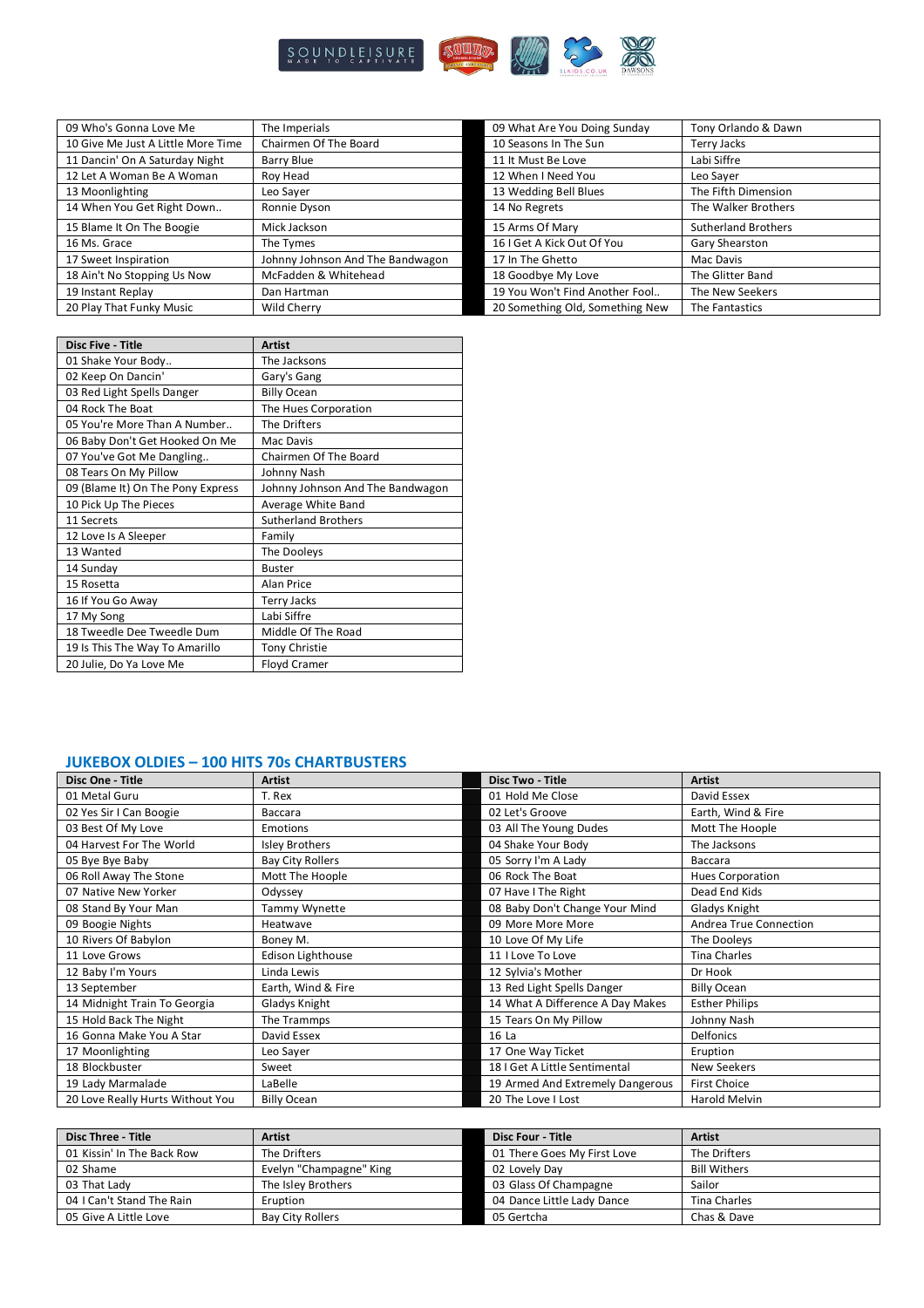

| 06 Wanted                      | The Dooleys            | 06 D.I.V.O.R.C.E                  | Tammy Wynette              |
|--------------------------------|------------------------|-----------------------------------|----------------------------|
| 07 You Won't Find Another Fool | New Seekers            | 07 Ready Or Not Here I Come       | <b>Delfonics</b>           |
| 08 Instant Replay              | Dan Hartman            | 08 Do You Wanna Dance             | Barry Blue                 |
| 09 Mind Blowing Decisions      | Heatwave               | 09 Arms Of Mary                   | <b>Sutherland Brothers</b> |
| 10 There Are More Questions    | Johnny Nash            | 10 Zing Went The Strings          | The Trammps                |
| 11 Tie A Yellow Ribbon Round   | Dawn                   | 11 When Will I See You Again      | <b>Three Degrees</b>       |
| 12 I Can Help                  | <b>Billy Swan</b>      | 12 And I Love You So              | Perry Como                 |
| 13 Rasputin                    | Boney M.               | 13 Co                             | Sweet                      |
| 14 Love Train                  | O'Jays                 | 14 Time In A Bottle               | Jim Croce                  |
| 15 Say You Don't Mind          | Colin Blunstone        | 15 Tweedle Dee Tweedle Dum        | Middle Of The Road         |
| 16 Chirpy Chirpy Cheep Cheep   | Middle Of The Road     | 16 Hey Rock And Roll              | Showaddywaddy              |
| 17 I Wonder Why                | Showaddywaddy          | 17 Pick Up The Pieces             | Average White Band         |
| 18 Fire                        | <b>Pointer Sisters</b> | 18 Play That Funky Music          | Wild Cherry                |
| 19 Yellow River                | Christie               | 19 Too Much, Too Little, Too Late | Johnny Mathis              |
| 20 Girls Girls Girls           | Sailor                 | 20 Telegram Sam                   | T. Rex                     |

| <b>Disc Five - Title</b>         | <b>Artist</b>              |
|----------------------------------|----------------------------|
| 01 Free                          | <b>Deniece Williams</b>    |
| 02 The Runner                    | <b>Three Degrees</b>       |
| 03 Secrets                       | <b>Sutherland Brothers</b> |
| 04 San Bernardino                | Christie                   |
| 05 Me & Mrs Jones                | <b>Billy Paul</b>          |
| 06 Witch Queen Of New Orleans    | Redbone                    |
| 07 Dancin' (On A Saturday Night) | <b>Barry Blue</b>          |
| 08 New York Groove               | Hello                      |
| 09 Goodbye My Love               | The Glitter Band           |
| 10 Little Does She Know          | <b>Kursaal Flyers</b>      |
| 11 The Sideboard Song            | Chas & Dave                |
| 12 Rose Garden                   | Lynn Anderson              |
| 13 This Is It                    | Melba Moore                |
| 14 Jack And Jill                 | Raydio                     |
| 15 One Man Band                  | Leo Sayer                  |
| 16 For The Good Times            | Perry Como                 |
| 17 Smarty Pants                  | <b>First Choice</b>        |
| 18 What Can I Say                | <b>Boz Scaggs</b>          |
| 19 It's In His Kiss              | Linda Lewis                |
| 20 Knock Three Times             | Dawn                       |

#### **JUKEBOX OLDIES – AMERICAN GRAFFITI**

| Disc One - Title              | <b>Artist</b>          | Disc Two - Title        | <b>Artist</b>                     |
|-------------------------------|------------------------|-------------------------|-----------------------------------|
| 01 Love Potion No.9           | The Clovers            | 01Rama Lama Ding Dong   | The Edsels                        |
| 02 Teenager In Love           | Dion & The Belmonts    | 02Speedo                | The Cadillacs                     |
| 03 Lollipop                   | Chordettes             | 03A Kiss From Your Lips | Flamingos                         |
| 04 I Only Have Eyes For You   | Flamingos              | 04Whispering Bells      | The Del - Vikings                 |
| 05 Sixteen Candles            | The Crests             | 05Donna                 | <b>Ritichie Valens</b>            |
| 06 Since I Don't Have You     | The Skyliners          | 06Chantilly Lace        | The Big Bopper                    |
| 07 Lipstick On Your Collar    | Connie Francis         | 07Nothin' Shakin'       | <b>Eddie Fontaine</b>             |
| 08 Be My Guest                | Fats Domino            | 08Tallahassee Lassie    | Freddy Cannon                     |
| 09 Shout (Part1&2)            | <b>Isley Brothers</b>  | 09Earth Angel           | The Penguins                      |
| 10 Why Do Fools Fall In Love? | Frankie Lymon          | 10Searchin'             | The Coasters                      |
| 11 At The hop                 | Danny & The Juniors    | 11Sleep Walk            | Santo & Johnny                    |
| 12 Little Darlin'             | The Diamonds           | 120nly You              | The Platters                      |
| 13 Black Slacks               | Joe Bennett            | 13Bye Bye Love          | <b>Everly Brothers</b>            |
| 14 Wake Up Little Susie       | <b>Everly Brothers</b> | 14It's Late             | <b>Ricky Nelson</b>               |
| 15 Book Of Love               | The Monotones          | 15It's All In The Game  | Tommy Edwards                     |
| 16 Get A Job                  | The Silhouettes        | 160h What A Night       | The Dells                         |
| 17 Party Doll                 | <b>Buddy Knox</b>      | 17Linda Lu              | Ray Sharpe                        |
| 18 Never Be Anyone Else       | Ricky Nelson           | 18I'm So Happy (Tra-La) | Lewins Lymon & Teenchords         |
| 19 The Great Pretender        | The Platters           | 19Kansas City           | <b>Wilbert Harrison</b>           |
| 20 Sh-Boom                    | The Crew Cuts          | 20Ain't That A Shame    | <b>Fats Domino</b>                |
| 21 Come Go With Me            | The Del-Vikings        | 21 Walking Along        | The Solitaires                    |
| 22 Freight Train              | <b>Rusty Draper</b>    | 22Maybe Baby            | <b>Buddy Holly &amp; Crickets</b> |
| 23 To The Aisle               | The Five Satins        | 23Sincerely             | The Moonglows                     |
| 24 Crying In The Chapel       | The Orioles            | 24Come Back My Love     | The Wrens                         |
| 25 Sea Of Love                | <b>Phil Phillips</b>   | 25Goodnight, Sweetheart | The Spaniels                      |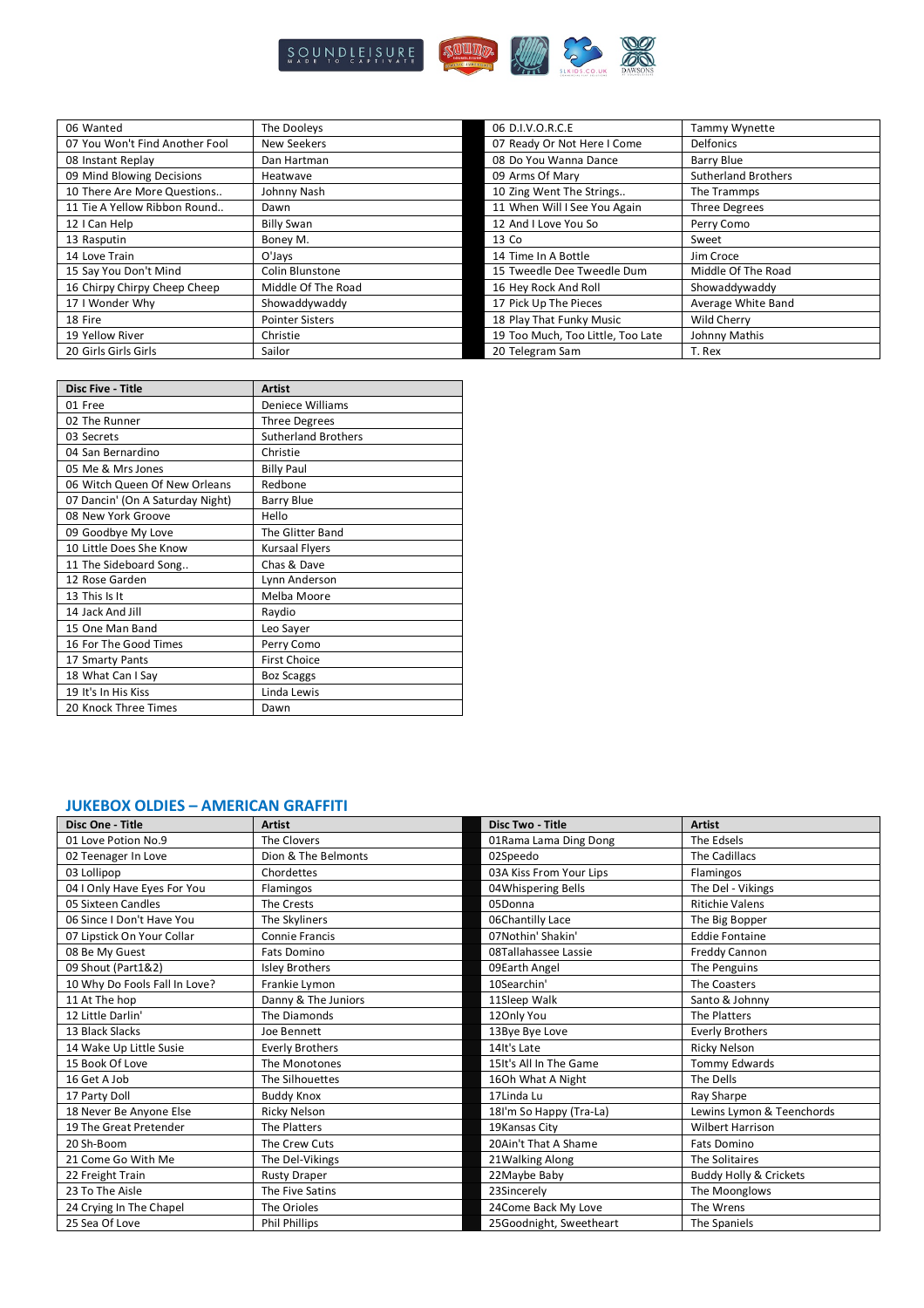

### **JUKEBOX OLDIES – GIRLS GIRLS GIRLS**

| Disc One - Title                  | <b>Artist</b>        | <b>Disc Two - Title</b>          | <b>Artist</b>        |
|-----------------------------------|----------------------|----------------------------------|----------------------|
| 01 My Girl Josephine              | Fats Domino          | 01 Barbara-Ann                   | The Regents          |
| 02 Sherry                         | The Four Seasons     | 02 Jacqueline                    | <b>Bobby Helms</b>   |
| 03 Miss Ann                       | Little Richard       | 03 Angela Jones                  | Johnny Ferguson      |
| 04 Please Don't Ask About Barbara | Bobby Vee            | 04 Cathy's Clown                 | The Everly Brothers  |
| 05 Wake Up Little Susie           | The Everly Brothers  | 05 I Can't Go On                 | Fats Domino          |
| 06 Shiralee                       | <b>Tommy Steele</b>  | 06 Lucille                       | Little Richard       |
| 07 I've Got Bonnie                | <b>Bobby Rydell</b>  | 07 (Marie's The Name) His Latest | <b>Elvis Presley</b> |
|                                   |                      | Flame                            |                      |
| 08 Linda Lu                       | Ray Sharpe           | 08 Don't Gild The Lily           | Del Shannon          |
| 09 Cindy's Birthday               | Shane Fenton         | 09 Ginny Come Lately             | <b>Brian Hyland</b>  |
| 10 Diana                          | Paul Anka            | 10 Margo                         | <b>Billy Fury</b>    |
| 11 Along Came Caroline            | Michael Cox          | 11 Hey Paula                     | Paul & Paula         |
| 12 Teresa                         | <b>Eddie Cochran</b> | 12 Lana                          | Roy Orbison          |
| 13 Tammy                          | Duane Eddy           | 13 Come Here Jo-Anne             | <b>Tommy Boyce</b>   |
| 14 Colette                        | <b>Billy Fury</b>    | 14 Geraldine                     | Jack Scott           |
| 15 Maybellene                     | Chuck Berry          | 15 Sheila                        | Tommy Roe            |
| 16 Liza Jane                      | Dale Hawkins         | 16 Jezebel                       | Marty Wilde          |
| 17 Patsy                          | Jack Scott           | 17 Connie O                      | The Four Seasons     |
| 18 Hello Mary Lou                 | Ricky Nelson         | 18 Dottie                        | Danny & The Juniors  |
| 19 Bring A Little Water,          | Lonnie Donegan       | 19 Susie Q                       | Dale Hawkins         |
| 20 Shirley Lee                    | Ricky Nelson         | 20 Lorelei                       | Lonnie Donegan       |
| 21 Oh, Carol                      | Neil Sedaka          | 21 Jody                          | Del Shannon          |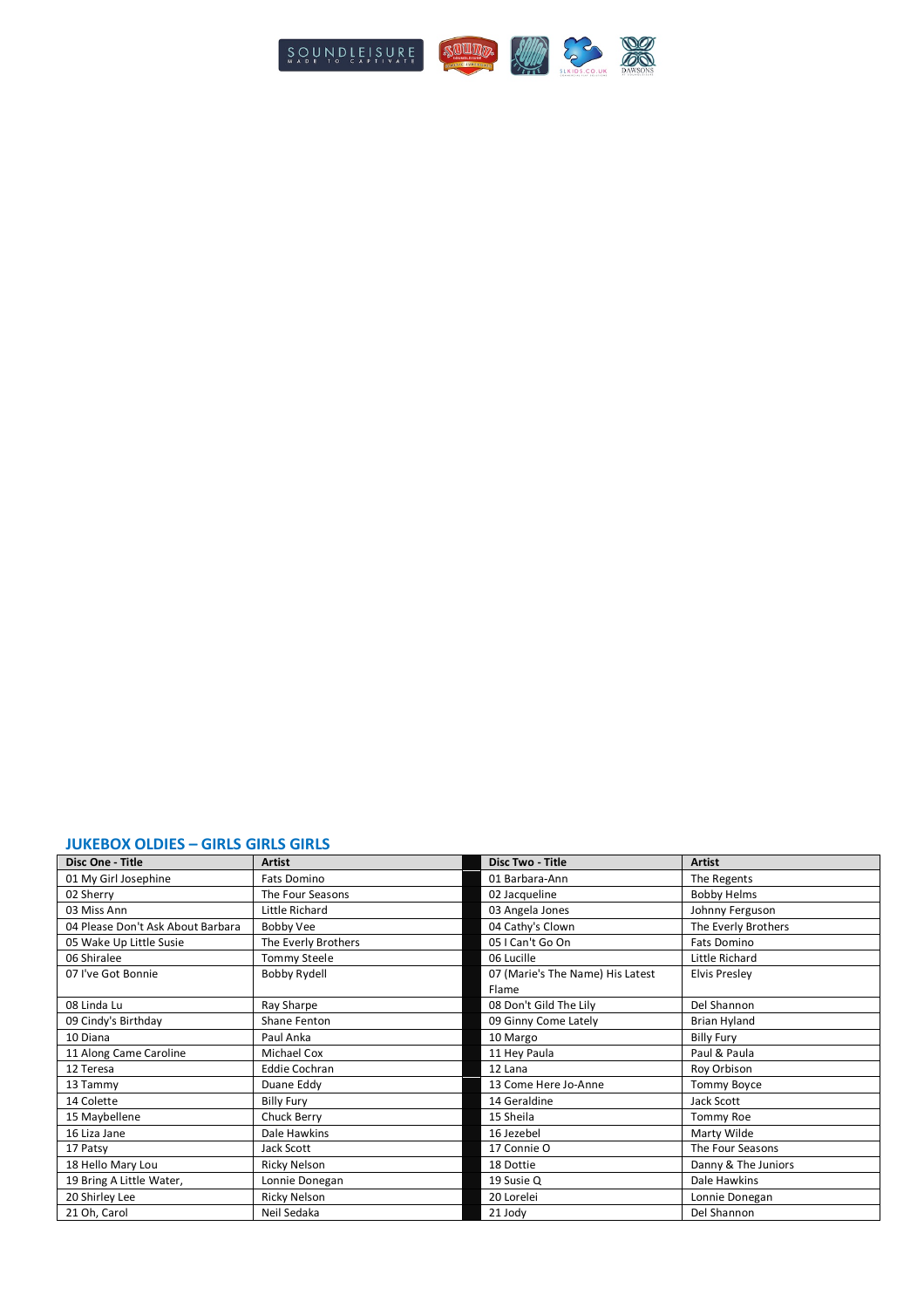

| 22 Bernardine                      | Pat Boone          | 22 Ruby Baby            | Ronnie Hawkins |
|------------------------------------|--------------------|-------------------------|----------------|
| 23 I'll Take You Home Again        | Slim Whitman       | 23 Susie Darlin'        | Robin Luke     |
| 24 Plain Jane                      | Bobby Darin        | 24 Little Diane         | Dion           |
| 25 Wait Till The Sun Shines Nellie | <b>Buddy Holly</b> | 25 Sadie's Back In Town | Sonny Burgess  |

| <b>Disc Three - Title</b>    | <b>Artist</b>            |
|------------------------------|--------------------------|
| 01 Good Golly Miss Molly     | Little Richard           |
| 02 Deborah                   | The Crickets             |
| 03 Donna                     | Marty Wilde              |
| 04 Sweet Georgia Brown       | <b>Freddy Cannon</b>     |
| 05 Poor Jenny                | The Everly Brothers      |
| 06 Peggy Sue                 | <b>Buddy Holly</b>       |
| 07 Corinna, Corinna          | Ray Peterson             |
| 08 Jeannie, Jeannie, Jeannie | <b>Eddie Cochran</b>     |
| 09 Rosemary                  | <b>Brian Hyland</b>      |
| 10 Ever Since I Met Lucy     | Jimmy Lloyd              |
| 11   Ain't Sharin' Sharon    | Jimmy Darren             |
| 12 Laurie Ann                | Glen Glenn               |
| 13 Patricia                  | Pérez Prado              |
| 14 Pretty Suzy Sunshine      | Larry Finnegan           |
| 15 Runaround Sue             | Doug Sheldon             |
| 16 Little Queenie            | Jerry Lee Lewis          |
| 17 Claudette                 | Roy Orbison              |
| 18 Bony Moronie              | Larry Williams           |
| 19 Sweet Annie Laurie        | Sammy Turner             |
| 20 Mona Lisa                 | Conway Twitty            |
| 21 Shirley                   | John Fred & Playboy Band |
| 22 Lawdy, Miss Clawdy        | <b>Elvis Presley</b>     |
| 23 Clementine                | <b>Bobby Darin</b>       |
| 24   Wish   Could Shimmy     | The Olympics             |
| 25 Goodnight Irene           | The Orioles              |

### **JUKEBOX OLDIES – ULTIMATE JUKEBOX HITS "50s & "60s**

| Disc One - Title              | Artist                | Disc Two - Title               | <b>Artist</b>             |  |
|-------------------------------|-----------------------|--------------------------------|---------------------------|--|
| 01 The Loco-Motion            | Little Eva            | 01 Sweet Little Sixteen        | Chuck Berry               |  |
| 02 Surfin' Safari             | The Beach Boys        | 02 It Might as Well Rain Until | Carole King               |  |
| 03 Let's Dance                | Chris Montez          | 03 Poetry in Motion            | Johnny Tillotson          |  |
| 04 Runaway                    | Del Shannon           | 04 The Girl Can't Help It      | Little Richard            |  |
| 05 Love Me Do                 | The Beatles           | 05 Hey Baby                    | <b>Bruce Channel</b>      |  |
| 06 Reet Petite                | Jackie Wilson         | 06 Poison Ivy                  | The Coasters              |  |
| 07 Big Bad John               | Jimmy Dean            | 07 At the Hop                  | Danny & the Juniors       |  |
| 08 Bobby's Girl               | Susan Maughan         | 08 Please Don't Tease          | <b>Cliff Richard</b>      |  |
| 09 A Hundred Pounds of Clay   | <b>Gene McDaniels</b> | 09 Sea of Heartbreak           | Don Gibson                |  |
| 10 The Girl of My Best Friend | <b>Elvis Presley</b>  | 10 Walk on By                  | Leroy Van Dyke            |  |
| 11 Walk Right Back            | The Everly Brothers   | 11 Palisades Park              | Freddy Cannon             |  |
| 12 Stupid Cupid               | Connie Francis        | 12 I'm Walkin'                 | <b>Fats Domino</b>        |  |
| 13 Up on the Roof             | The Drifters          | 13 I'll Remember Carol         | Tommy Boyce               |  |
| 14 Things                     | <b>Bobby Darin</b>    | 14 Lotta Lovin'                | Gene Vincent              |  |
| 15 La Bamba                   | <b>Ritchie Valens</b> | 15 High School Confidential    | Jerry Lee Lewis           |  |
| 16 Hit the Road Jack          | Ray Charles           | 16 Rocking Goose               | Johnny and the Hurricanes |  |
| 17 Twistin' the Night Away    | Sam Cooke             | 17 Will You Love Me Tomorrow   | The Shirelles             |  |
| 18 Rockin' Robin              | Bobby Day             | 18 Running Bear                | Johnny Preston            |  |
| 19 Walkin' Back to Happiness  | Helen Shapiro         | 19 Party Doll                  | <b>Buddy Knox</b>         |  |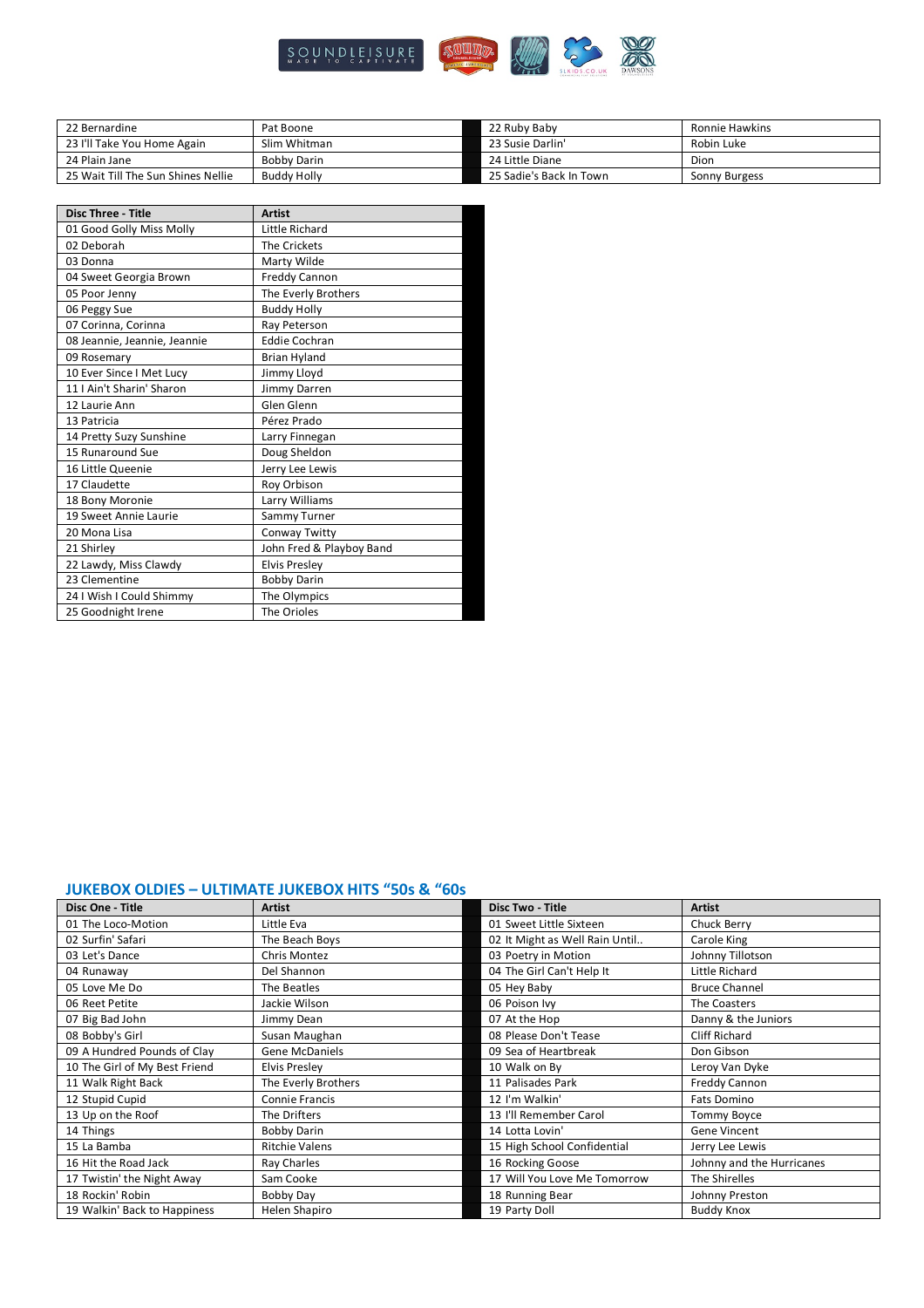

| 20 Runaround Sue        | Dion            | 20 When                  | <b>Kalin Twins</b> |
|-------------------------|-----------------|--------------------------|--------------------|
| 21 Lover Please         | Clyde McPhatter | 21 Chantilly Lace        | The Big Bopper     |
| 22 A Picture of You     | Joe Brown       | 22 The Story of My Life  | Michael Hollidav   |
| 23 Lollipop             | The Chordettes  | 23 Tell Laura I Love Her | Ricky Valance      |
| 24 Nut Rocker           | B. Bumble       | 24 He's a Rebel          | The Crystals       |
| 25 Puttin' on the Style | Lonnie Donegan  | 25 Maybe Tomorrow        | <b>Billy Fury</b>  |

| <b>Disc Three - Title</b>        | <b>Artist</b>            |
|----------------------------------|--------------------------|
| 01 Pretty Little Angel Eyes      | <b>Curtis Lee</b>        |
| 02 Let's Twist Again             | Chubby Checker           |
| 03 A Teenager in Love            | Dion                     |
| 04 Handy Man                     | Jimmy Jones              |
| 05 Duke of Earl                  | Gene Chandler            |
| 06 Hello Mary Lou                | <b>Ricky Nelson</b>      |
| 07 Little Darlin'                | The Diamonds             |
| 08 Sealed with a Kiss            | <b>Brian Hyland</b>      |
| 09 Why Do Fools Fall in Love     | Frankie Lymon            |
| 10 Venus in Blue Jeans           | Mark Wynter              |
| 11 (I Don't Know Why) But I Do   | Clarence 'Frogman' Henry |
| 12 Rock Around the Clock         | <b>Bill Haley</b>        |
| 13 Sheila                        | <b>Tommy Roe</b>         |
| 14 Tears on My Pillow            | Little Anthony           |
| 15 Apache                        | The Shadows              |
| 16 Baby I Don't Care             | <b>Buddy Holly</b>       |
| 17 Pink Shoelaces                | Dodie Stevens            |
| 18 Love Potion No. 9             | The Clovers              |
| 19 Only the Lonely               | Roy Orbison              |
| 20 Happy Birthday, Sweet Sixteen | Neil Sedaka              |
| 21 You're Sixteen                | Johnny Burnette          |
| 22 Here Comes Summer             | Jerry Keller             |
| 23 Rubber Ball                   | <b>Bobby Vee</b>         |
| 24 Born Too Late                 | The Poni-Tails           |
| 25 Singing The Blues             | <b>Tommy Steele</b>      |

## **JUKEBOX OLDIES – 100 HITS – BEST SIXTIES**

| Disc One - Title               | <b>Artist</b>                     | Disc Two - Title             | <b>Artist</b>                |
|--------------------------------|-----------------------------------|------------------------------|------------------------------|
| 01 San Francisco               | Scott McKenzie                    | 01 Runaway                   | Del Shannon                  |
| 02 Mr. Tambourine Man          | The Byrds                         | 02 Sugar Sugar               | The Archies                  |
| 03 Go Now                      | The Moody Blues                   | 03 Let's Dance               | <b>Chris Montez</b>          |
| 04 Summer In The City          | The Lovin' Spoonful               | 04 Simon Says                | 1910 Fruitgum Company        |
| 05 The Letter                  | <b>Box Tops</b>                   | 05 Yummy Yummy Yummy         | Ohio Express                 |
| 06 Shakin' All Over            | The Guess Who                     | 06 Young Girl                | Gary Puckett & The Union Gap |
| 07 Albatross                   | Fleetwood Mac                     | 07 Hey Baby                  | <b>Bruce Channel</b>         |
| 08 In The Year 2525            | Zager & Evans                     | 08 Breaking Up Is Hard To Do | Neil Sedaka                  |
| 09 Over Under Sideways Down    | The Yardbirds                     | 09 Hang On Sloopy            | The McCoys                   |
| 10 I'd Rather Go Blind         | Chicken Shack                     | 10 Working In The Coal Mine  | Lee Dorsey                   |
| 11 Summertime                  | Big Brother & The Holding Company | 11 Goodnight Midnight        | <b>Clodagh Rodgers</b>       |
| 12 Evil Ways                   | Santana                           | 12 The Lion Sleeps Tonight   | The Tokens                   |
| 13 Green Tambourine            | The Lemon Pipers                  | 13 Captain Of Your Ship      | Reparata And The Delrons     |
| 14 Painter Man                 | The Creation                      | 14 I Will Follow Him         | Peggy March                  |
| 15 I'm Not Your Stepping Stone | Paul Revere & The Raiders         | 15 Hitchin' A Ride           | Vanity Fare                  |